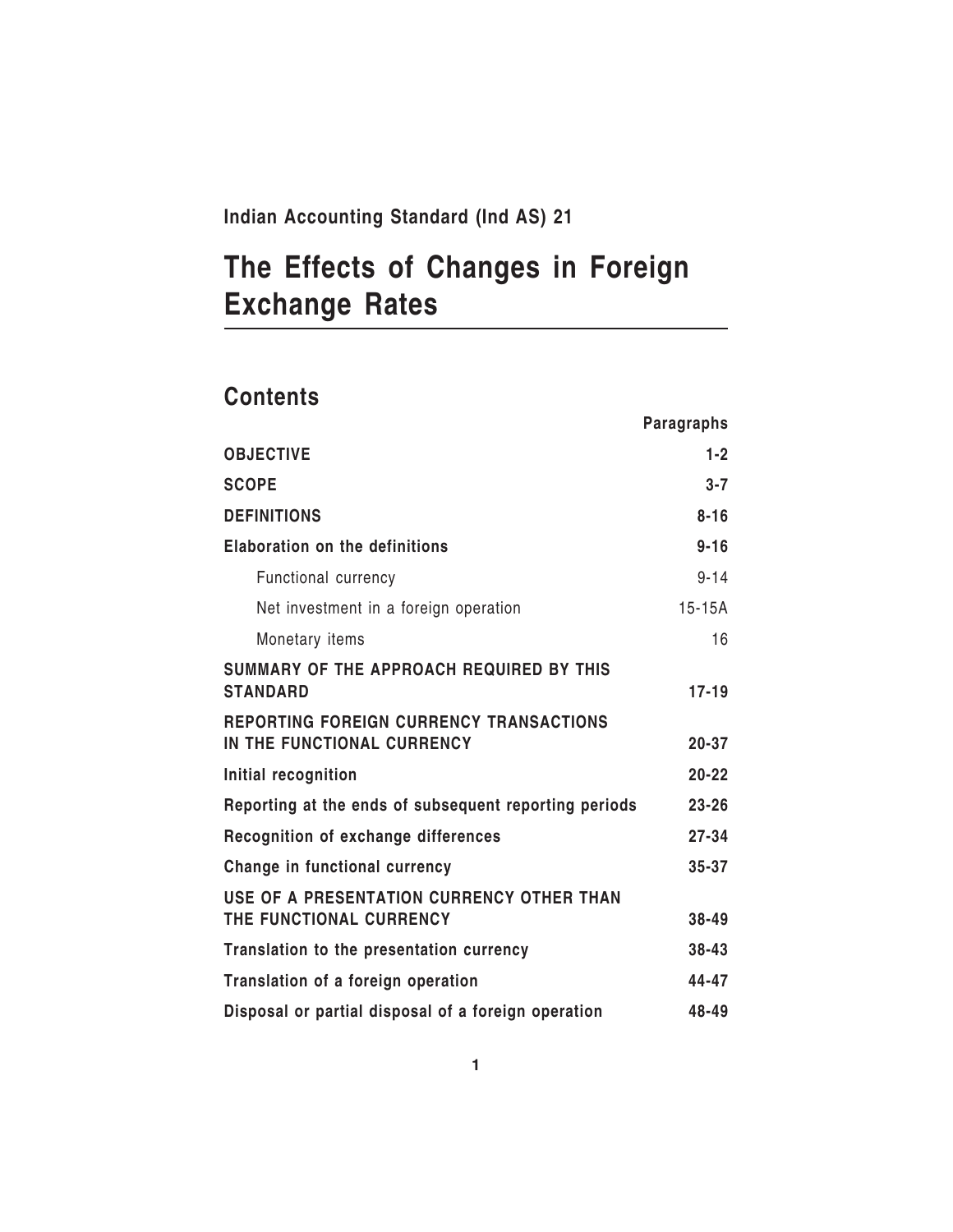| TAX EFFECTS OF ALL EXCHANGE DIFFERENCES                                           | 50    |
|-----------------------------------------------------------------------------------|-------|
| <b>DISCLOSURE</b>                                                                 | 51-57 |
| <b>APPENDICES</b>                                                                 |       |
| A: References to matters contained in other Indian Accounting<br><b>Standards</b> |       |

- **B: Illustrative Examples**
- **1: Comparison with IAS 21, The Effects of Changes in Foreign Exchange Rates**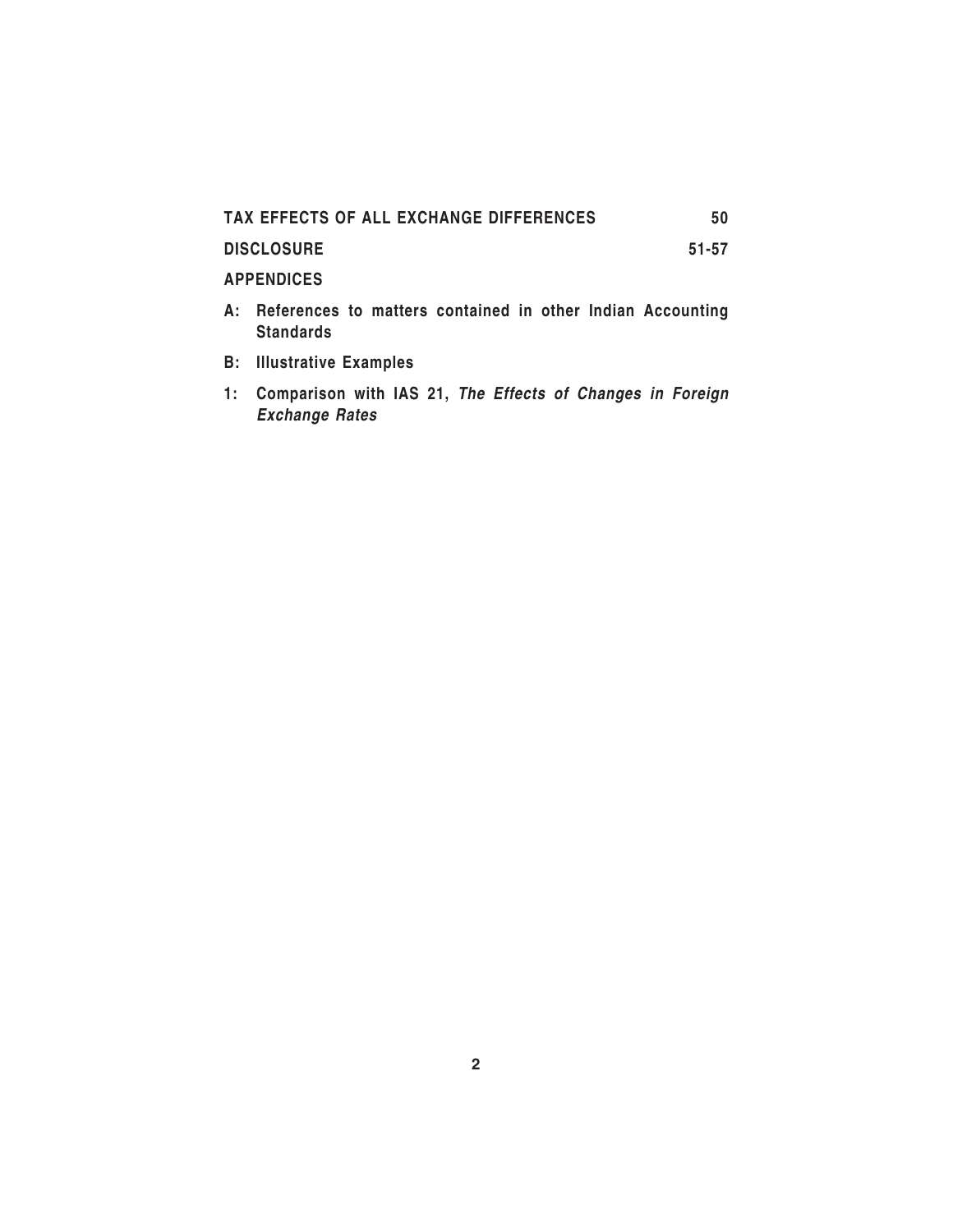**Indian Accounting Standard (Ind AS) 21**

# **The Effects of Changes in Foreign Exchange Rates**

(This Indian Accounting Standard includes paragraphs set in **bold** type and plain type, which have equal authority. Paragraphs in bold type indicate the main principles.

## **Objective**

1 An entity may carry on foreign activities in two ways. It may have transactions in foreign currencies or it may have foreign operations. In addition, an entity may present its financial statements in a foreign currency. The objective of this Standard is to prescribe how to include foreign currency transactions and foreign operations in the financial statements of an entity and how to translate financial statements into a presentation currency.

2 The principal issues are which exchange rate(s) to use and how to report the effects of changes in exchange rates in the financial statements.

## **Scope**

- **3 This Standard shall be applied**
	- **(a) in accounting for transactions and balances in foreign currencies, except for those derivative transactions and balances that are within the scope of Ind AS 39 Financial Instruments: Recognition and Measurement;**
	- **(b) in translating the results and financial position of foreign operations that are included in the financial statements of the entity by consolidation, proportionate consolidation or the equity method; and**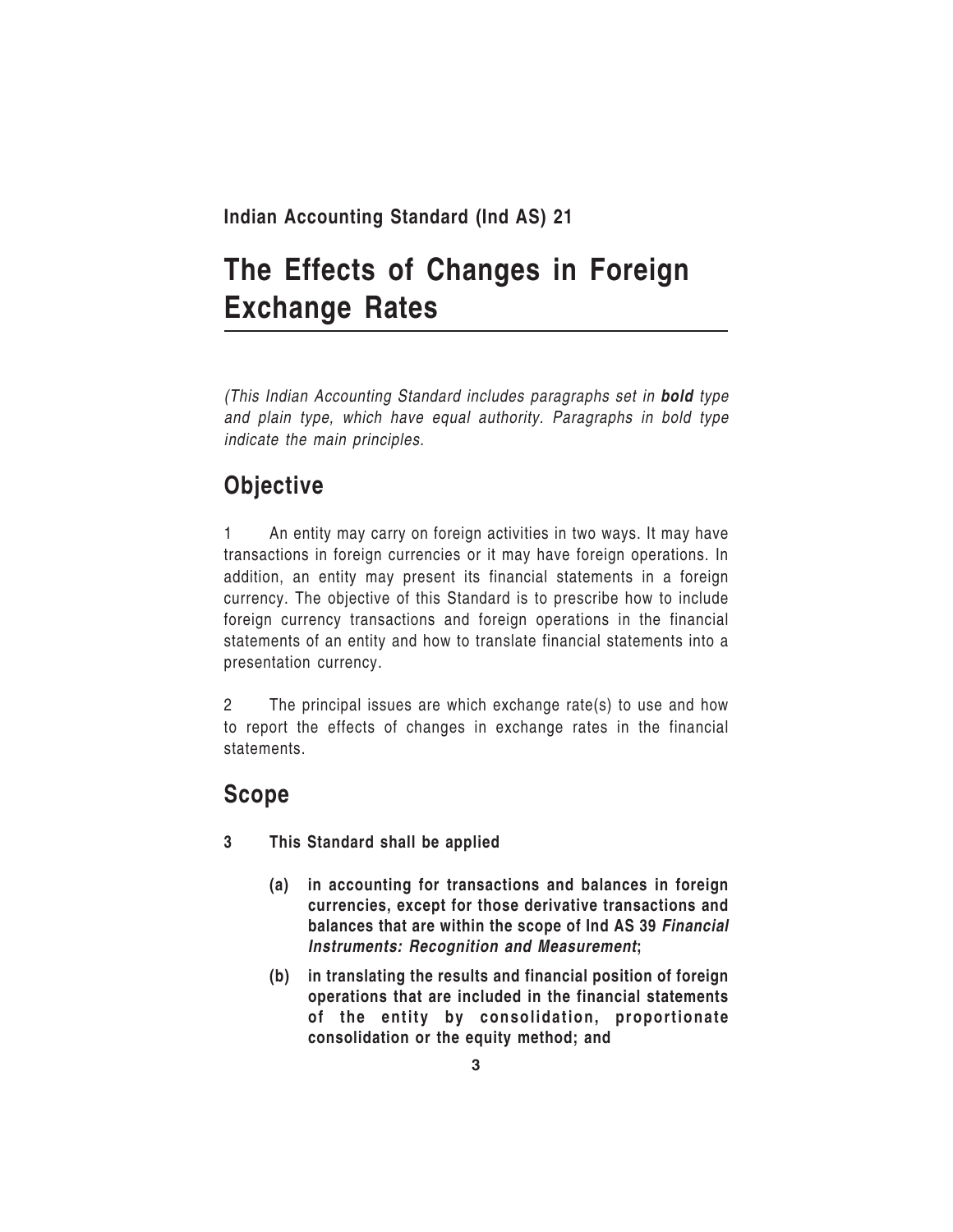### **(c) in translating an entity's results and financial position into a presentation currency.**

4 Ind AS 39 applies to many foreign currency derivatives and, accordingly, these are excluded from the scope of this Standard. However, those foreign currency derivatives that are not within the scope of Ind AS 39 (eg some foreign currency derivatives that are embedded in other contracts) are within the scope of this Standard. In addition, this Standard applies when an entity translates amounts relating to derivatives from its functional currency to its presentation currency.

5 This Standard does not apply to hedge accounting for foreign currency items, including the hedging of a net investment in a foreign operation. Ind AS 39 applies to hedge accounting.

6 This Standard applies to the presentation of an entity's financial statements in a foreign currency and sets out requirements for the resulting financial statements to be described as complying with Indian Accounting Standards. For translations of financial information into a foreign currency that do not meet these requirements, this Standard specifies information to be disclosed.

7 This Standard does not apply to the presentation in a statement of cash flows of the cash flows arising from transactions in a foreign currency, or to the translation of cash flows of a foreign operation (see Ind AS 7 Statement of Cash Flows).

## **Definitions**

**8 The following terms are used in this Standard with the meanings specified:**

**Closing rate is the spot exchange rate at the end of the reporting period.**

**Exchange difference is the difference resulting from translating a given number of units of one currency into another currency at different exchange rates.**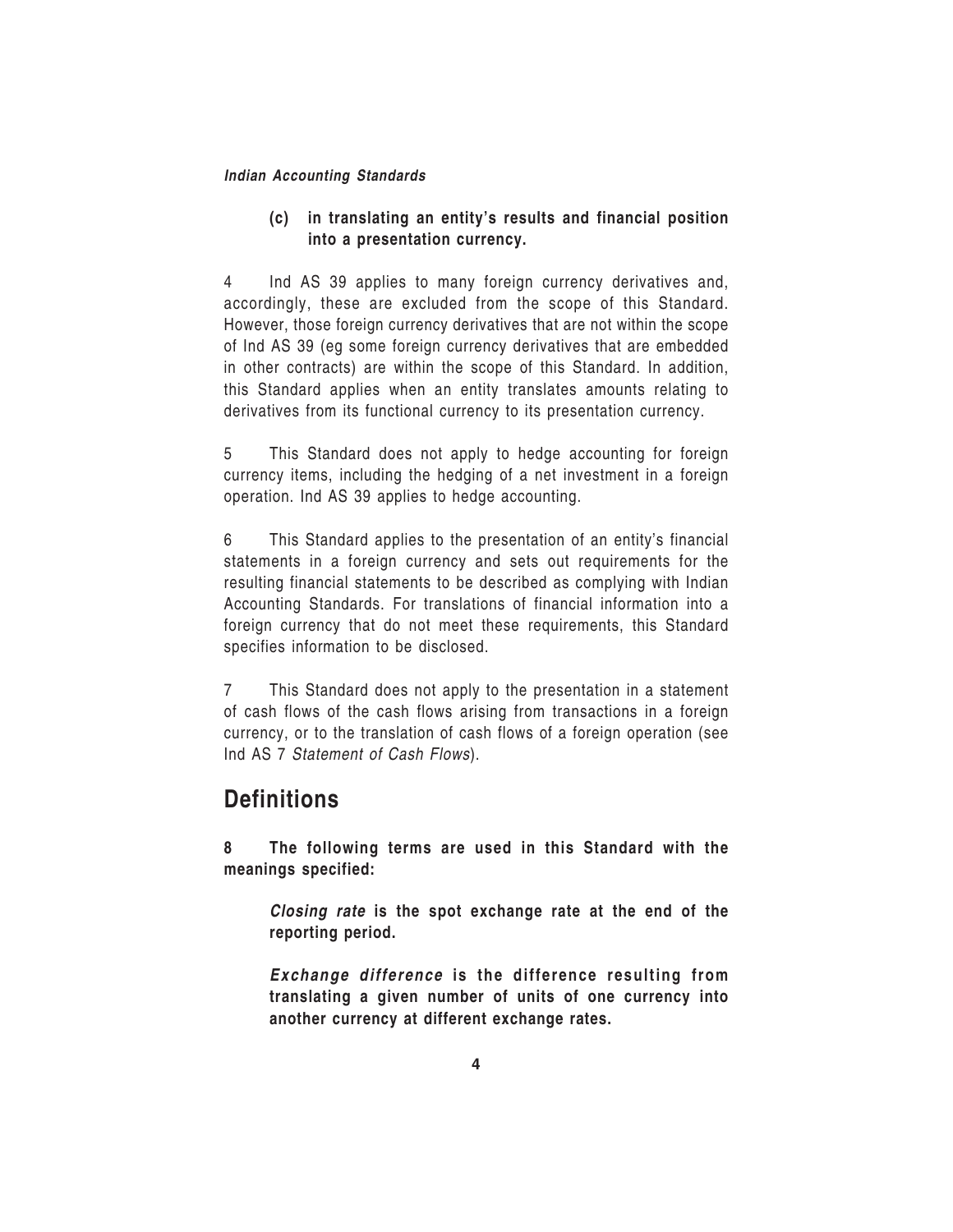**Exchange rate is the ratio of exchange for two currencies.**

**Fair value is the amount for which an asset could be exchanged, or a liability settled, between knowledgeable, willing parties in an arm's length transaction.**

**Foreign currency is a currency other than the functional currency of the entity.**

**Foreign operation is an entity that is a subsidiary, associate, joint venture or branch of a reporting entity, the activities of which are based or conducted in a country or currency other than those of the reporting entity.**

**Functional currency is the currency of the primary economic environment in which the entity operates.**

**A group is a parent and all its subsidiaries.**

**Monetary items are units of currency held and assets and liabilities to be received or paid in a fixed or determinable number of units of currency.**

**Net investment in a foreign operation is the amount of the reporting entity's interest in the net assets of that operation.**

**Presentation currency is the currency in which the financial statements are presented.**

**Spot exchange rate is the exchange rate for immediate delivery.**

## **Elaboration on the definitions**

### **Functional currency**

9 The primary economic environment in which an entity operates is normally the one in which it primarily generates and expends cash. An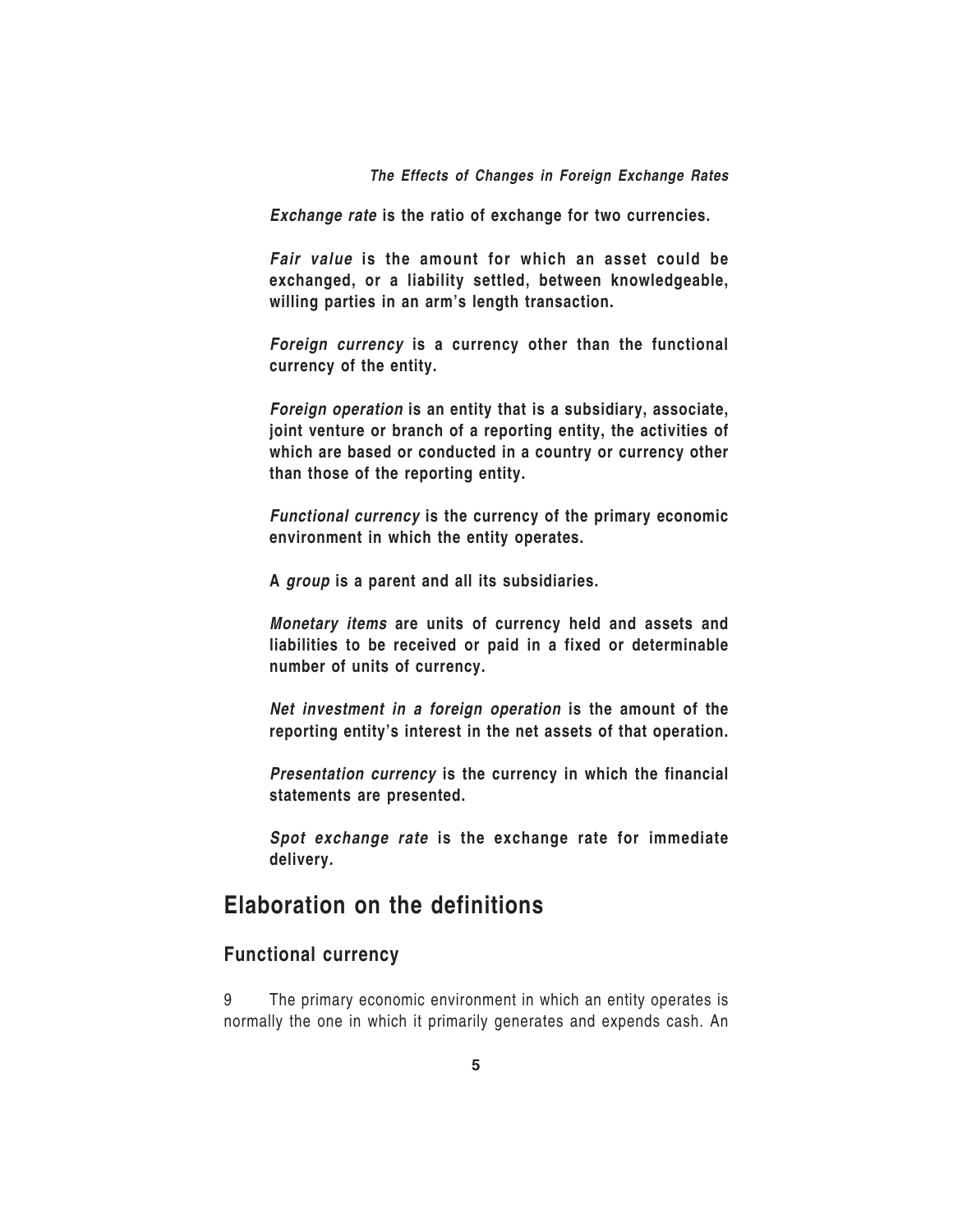entity considers the following factors in determining its functional currency:

- (a) the currency:
	- (i) that mainly influences sales prices for goods and services (this will often be the currency in which sales prices for its goods and services are denominated and settled); and
	- (ii) of the country whose competitive forces and regulations mainly determine the sales prices of its goods and services.
- (b) the currency that mainly influences labour, material and other costs of providing goods or services (this will often be the currency in which such costs are denominated and settled).

10 The following factors may also provide evidence of an entity's functional currency:

- (a) the currency in which funds from financing activities (ie issuing debt and equity instruments) are generated.
- (b) the currency in which receipts from operating activities are usually retained.

11 The following additional factors are considered in determining the functional currency of a foreign operation, and whether its functional currency is the same as that of the reporting entity (the reporting entity, in this context, being the entity that has the foreign operation as its subsidiary, branch, associate or joint venture):

(a) whether the activities of the foreign operation are carried out as an extension of the reporting entity, rather than being carried out with a significant degree of autonomy. An example of the former is when the foreign operation only sells goods imported from the reporting entity and remits the proceeds to it. An example of the latter is when the operation accumulates cash and other monetary items,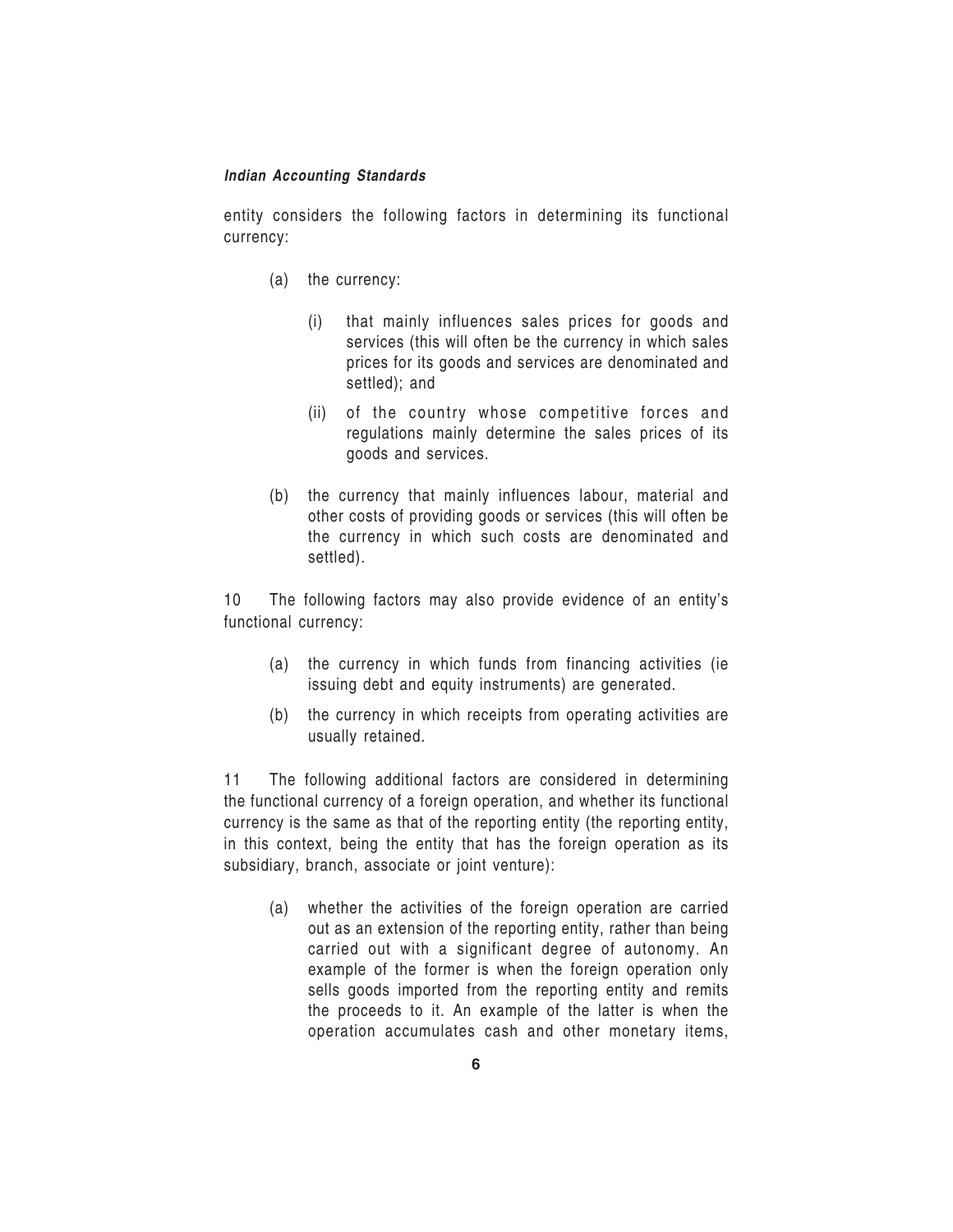incurs expenses, generates income and arranges borrowings, all substantially in its local currency.

- (b) whether transactions with the reporting entity are a high or a low proportion of the foreign operation's activities
- (c) whether cash flows from the activities of the foreign operation directly affect the cash flows of the reporting entity and are readily available for remittance to it.
- (d) whether cash flows from the activities of the foreign operation are sufficient to service existing and normally expected debt obligations without funds being made available by the reporting entity.

12 When the above indicators are mixed and the functional currency is not obvious, management uses its judgement to determine the functional currency that most faithfully represents the economic effects of the underlying transactions, events and conditions. As part of this approach, management gives priority to the primary indicators in paragraph 9 before considering the indicators in paragraphs 10 and 11, which are designed to provide additional supporting evidence to determine an entity's functional currency.

13 An entity's functional currency reflects the underlying transactions, events and conditions that are relevant to it. Accordingly, once determined, the functional currency is not changed unless there is a change in those underlying transactions, events and conditions.

14 If the functional currency is the currency of a hyperinflationary economy, the entity's financial statements are restated in accordance with Ind AS 29 Financial Reporting in Hyperinflationary Economies. An entity cannot avoid restatement in accordance with Ind AS 29 by, for example, adopting as its functional currency a currency other than the functional currency determined in accordance with this Standard (such as the functional currency of its parent).

### **Net investment in a foreign operation**

15 An entity may have a monetary item that is receivable from or payable to a foreign operation. An item for which settlement is neither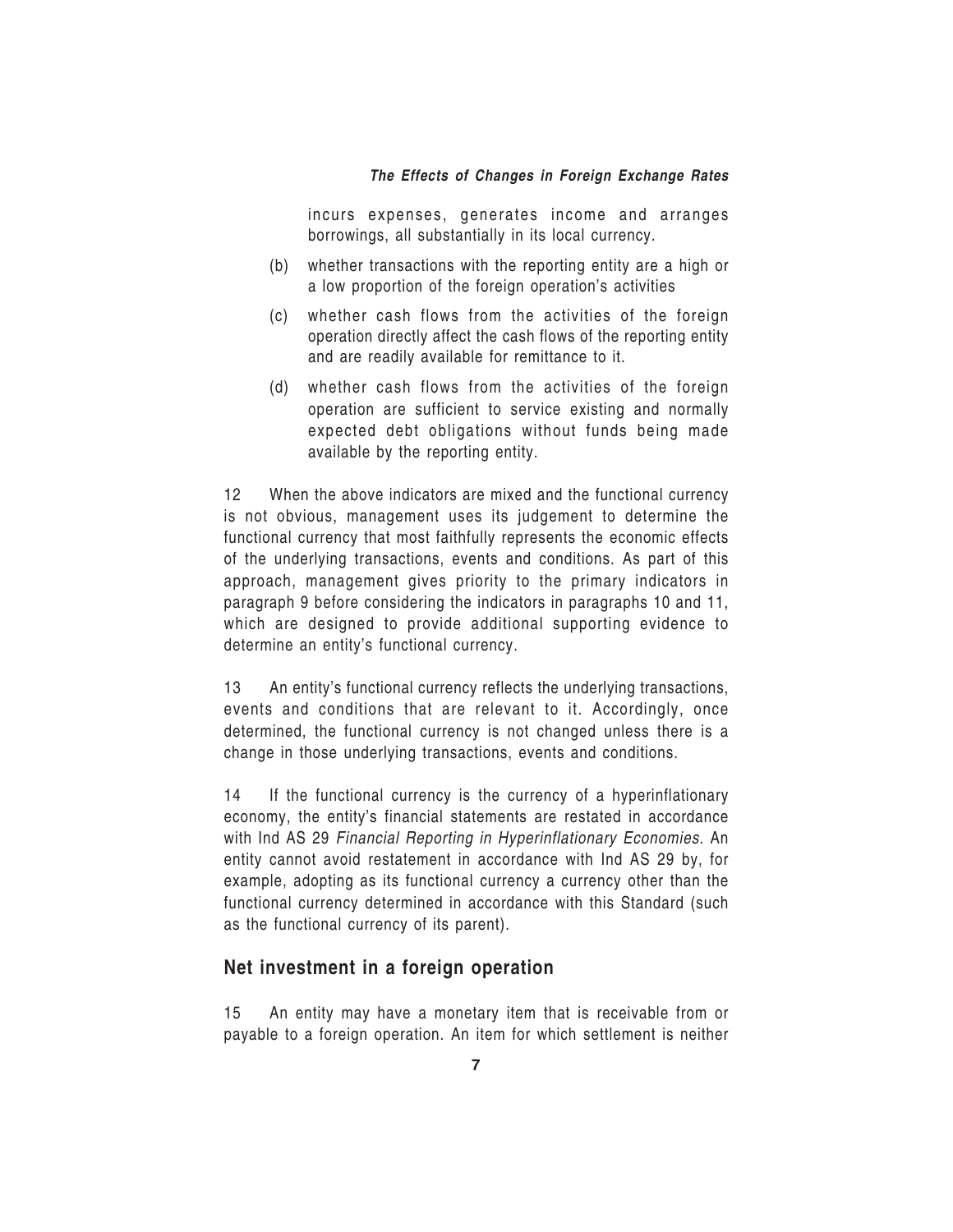planned nor likely to occur in the foreseeable future is, in substance, a part of the entity's net investment in that foreign operation, and is accounted for in accordance with paragraphs 32 and 33. Such monetary items may include long-term receivables or loans. They do not include trade receivables or trade payables.

15A The entity that has a monetary item receivable from or payable to a foreign operation described in paragraph 15 may be any subsidiary of the group. For example, an entity has two subsidiaries, A and B. Subsidiary B is a foreign operation. Subsidiary A grants a loan to Subsidiary B. Subsidiary A's loan receivable from Subsidiary B would be part of the entity's net investment in Subsidiary B if settlement of the loan is neither planned nor likely to occur in the foreseeable future. This would also be true if Subsidiary A were itself a foreign operation.

### **Monetary items**

16 The essential feature of a monetary item is a right to receive (or an obligation to deliver) a fixed or determinable number of units of currency. Examples include: pensions and other employee benefits to be paid in cash; provisions that are to be settled in cash; and cash dividends that are recognised as a liability. Similarly, a contract to receive (or deliver) a variable number of the entity's own equity instruments or a variable amount of assets in which the fair value to be received (or delivered) equals a fixed or determinable number of units of currency is a monetary item. Conversely, the essential feature of a non-monetary item is the absence of a right to receive (or an obligation to deliver) a fixed or determinable number of units of currency. Examples include: amounts prepaid for goods and services (eg prepaid rent); goodwill; intangible assets; inventories; property, plant and equipment; and provisions that are to be settled by the delivery of a non-monetary asset.

## **Summary of the approach required by this Standard**

17 In preparing financial statements, each entity—whether a standalone entity, an entity with foreign operations (such as a parent) or a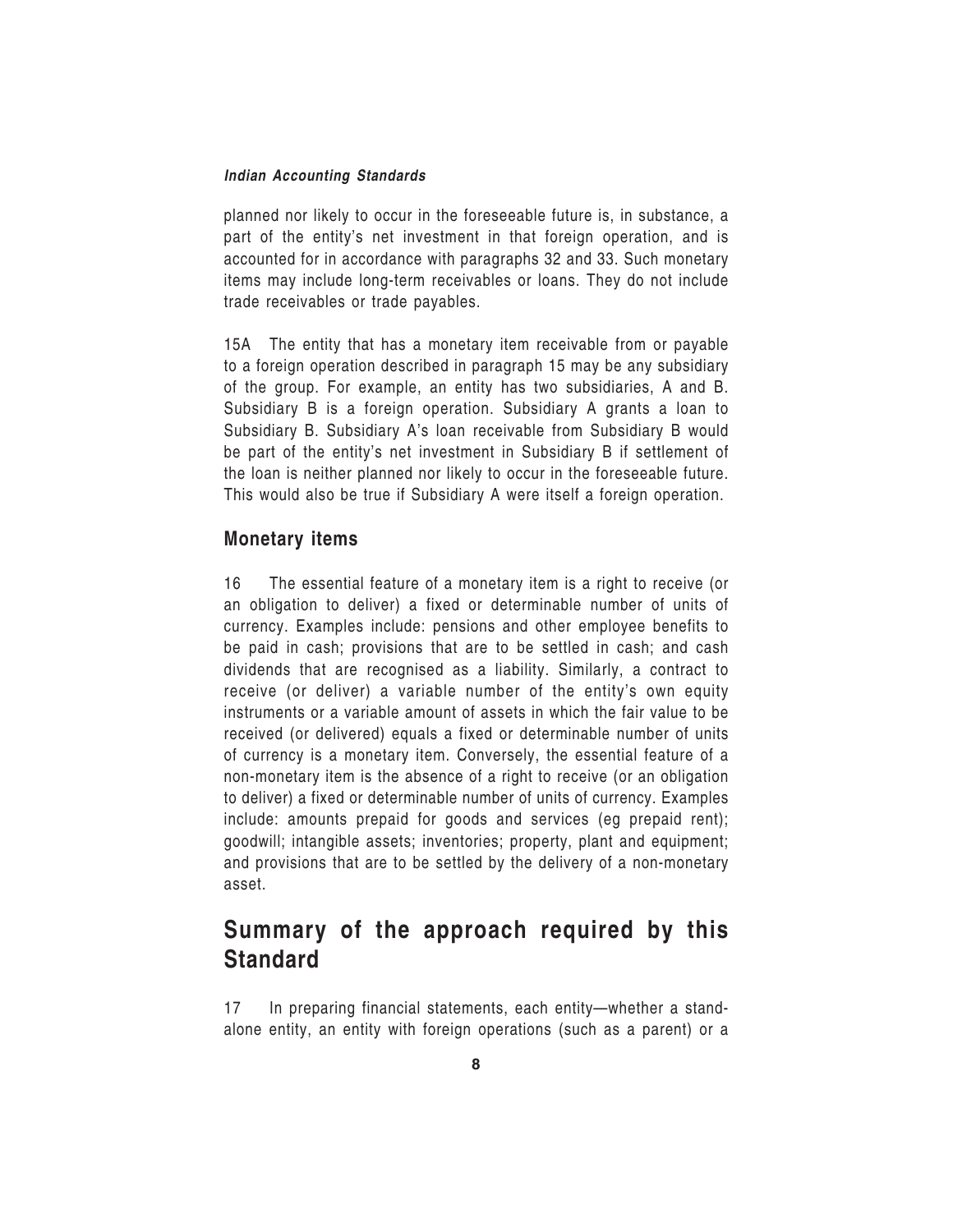foreign operation (such as a subsidiary or branch)—determines its functional currency in accordance with paragraphs 9–14. The entity translates foreign currency items into its functional currency and reports the effects of such translation in accordance with paragraphs 20–37 and 50.

18 Many reporting entities comprise a number of individual entities (eg a group is made up of a parent and one or more subsidiaries). Various types of entities, whether members of a group or otherwise, may have investments in associates or joint ventures. They may also have branches. It is necessary for the results and financial position of each individual entity included in the reporting entity to be translated into the currency in which the reporting entity presents its financial statements. This Standard permits the presentation currency of a reporting entity to be any currency (or currencies). The results and financial position of any individual entity within the reporting entity whose functional currency differs from the presentation currency are translated in accordance with paragraphs 38–50.

19 This Standard also permits a stand-alone entity preparing financial statements or an entity preparing separate financial statements in accordance with Ind AS 27 Consolidated and Separate Financial Statements to present its financial statements in any currency (or currencies). If the entity's presentation currency differs from its functional currency, its results and financial position are also translated into the presentation currency in accordance with paragraphs 38–50.

## **Reporting foreign currency transactions in the functional currency**

## **Initial recognition**

20 A foreign currency transaction is a transaction that is denominated or requires settlement in a foreign currency, including transactions arising when an entity:

(a) buys or sells goods or services whose price is denominated in a foreign currency;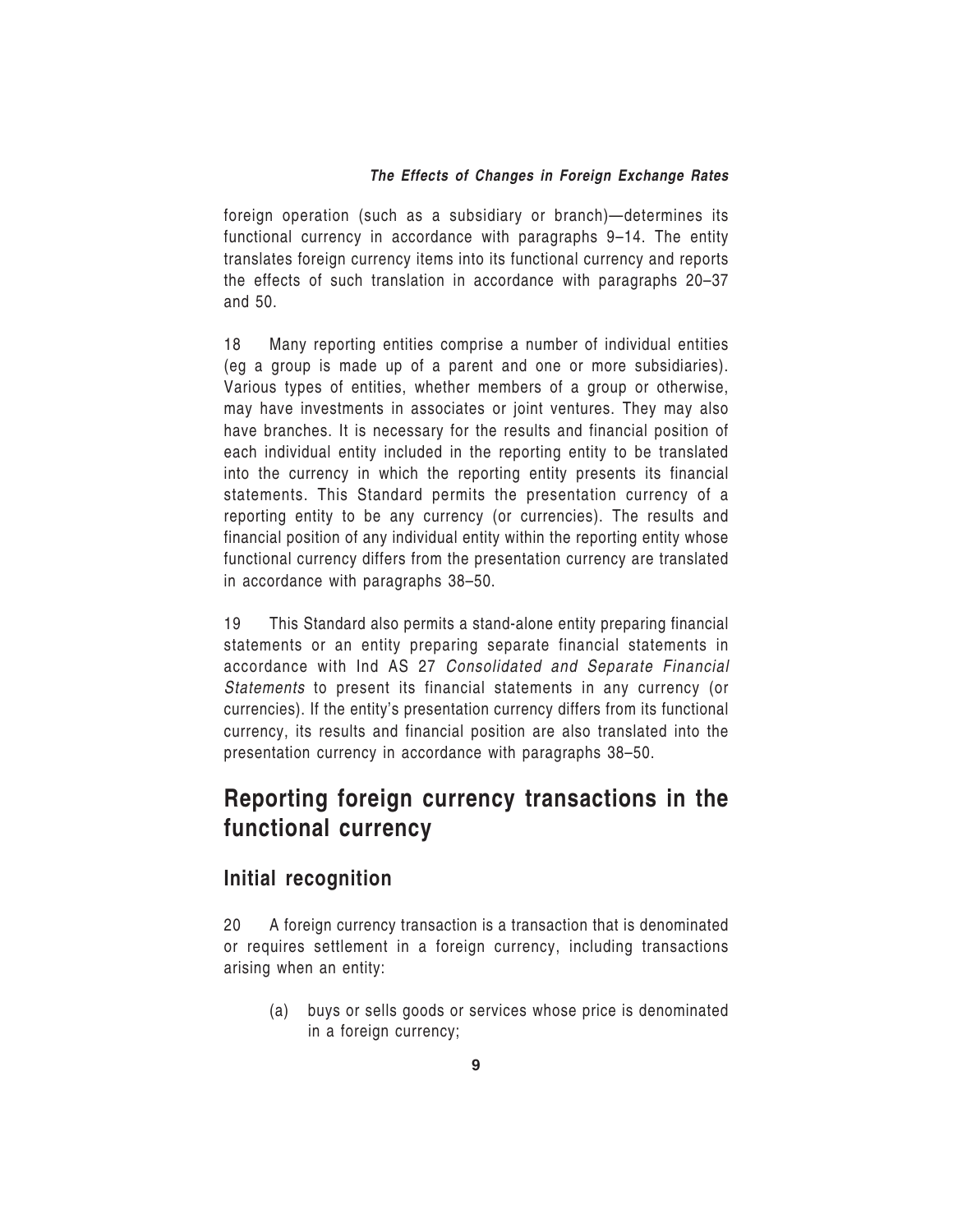- (b) borrows or lends funds when the amounts payable or receivable are denominated in a foreign currency; or
- (c) otherwise acquires or disposes of assets, or incurs or settles liabilities, denominated in a foreign currency.

## 21 **A foreign currency transaction shall be recorded, on initial recognition in the functional currency, by applying to the foreign currency amount the spot exchange rate between the functional currency and the foreign currency at the date of the transaction.**

22 The date of a transaction is the date on which the transaction first qualifies for recognition in accordance with Indian Accounting Standards. For practical reasons, a rate that approximates the actual rate at the date of the transaction is often used, for example, an average rate for a week or a month might be used for all transactions in each foreign currency occurring during that period. However, if exchange rates fluctuate significantly, the use of the average rate for a period is inappropriate.

## **Reporting at the ends of subsequent reporting periods**

- **23 At the end of each reporting period**
	- **(a) foreign currency monetary items shall be translated using the closing rate;**
	- **(b) non-monetary items that are measured in terms of historical cost in a foreign currency shall be translated using the exchange rate at the date of the transaction; and**
	- **(c) non-monetary items that are measured at fair value in a foreign currency shall be translated using the exchange rates at the date when the fair value was determined.**

24 The carrying amount of an item is determined in conjunction with other relevant Standards. For example, property, plant and equipment may be measured in terms of fair value or historical cost in accordance with Ind AS 16 Property, Plant and Equipment. Whether the carrying amount is determined on the basis of historical cost or on the basis of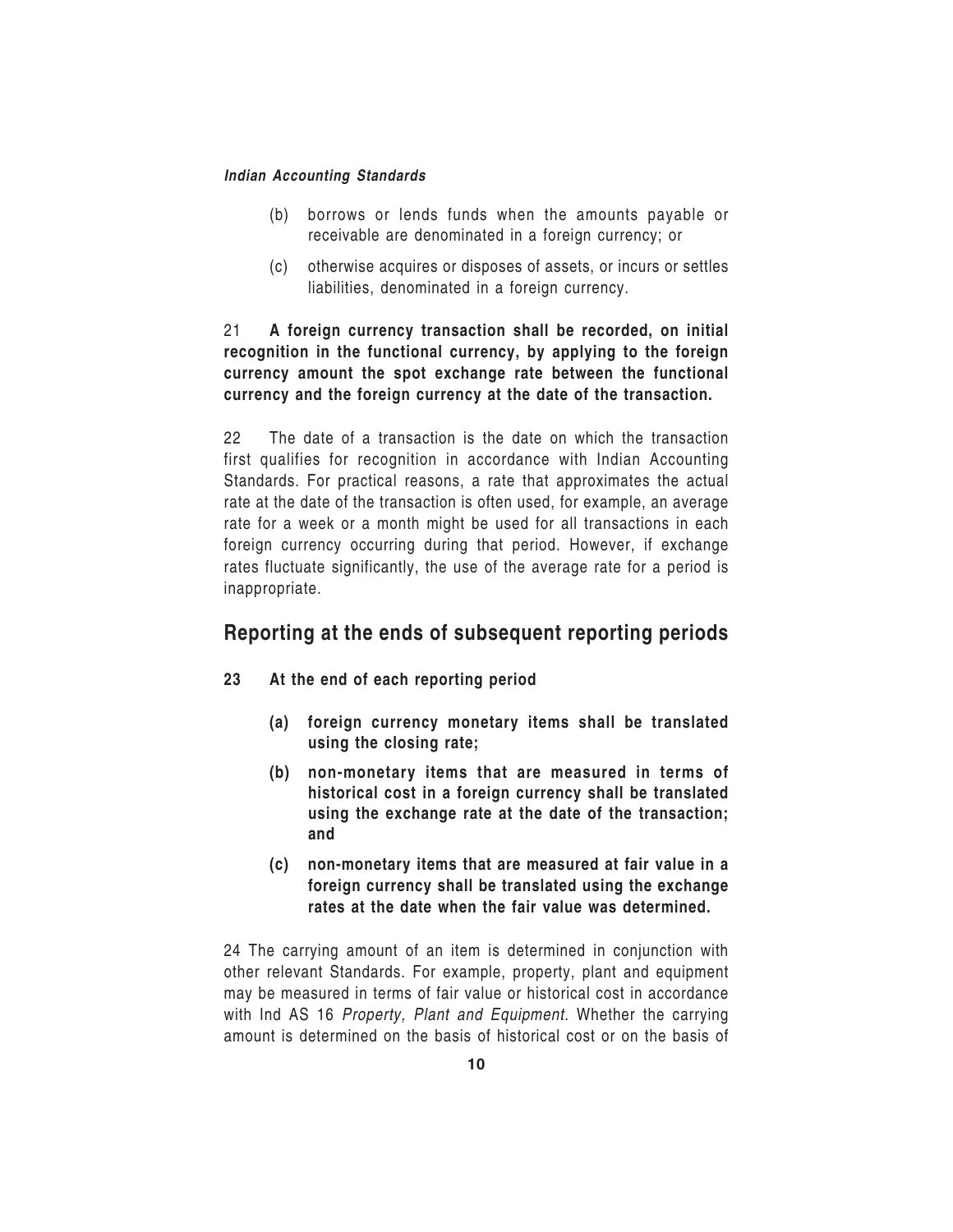fair value, if the amount is determined in a foreign currency it is then translated into the functional currency in accordance with this Standard.

25 The carrying amount of some items is determined by comparing two or more amounts. For example, the carrying amount of inventories is the lower of cost and net realisable value in accordance with Ind AS 2 Inventories. Similarly, in accordance with Ind AS 36 Impairment of Assets, the carrying amount of an asset for which there is an indication of impairment is the lower of its carrying amount before considering possible impairment losses and its recoverable amount. When such an asset is non-monetary and is measured in a foreign currency, the carrying amount is determined by comparing:

- (a) the cost or carrying amount, as appropriate, translated at the exchange rate at the date when that amount was determined (ie the rate at the date of the transaction for an item measured in terms of historical cost); and
- (b) the net realisable value or recoverable amount, as appropriate, translated at the exchange rate at the date when that value was determined (eg the closing rate at the end of the reporting period).

The effect of this comparison may be that an impairment loss is recognised in the functional currency but would not be recognised in the foreign currency, or vice versa.

26 When several exchange rates are available, the rate used is that at which the future cash flows represented by the transaction or balance could have been settled if those cash flows had occurred at the measurement date. If exchangeability between two currencies is temporarily lacking, the rate used is the first subsequent rate at which exchanges could be made.

## **Recognition of exchange differences**

27 As noted in paragraph 3 (a) and 5, Ind AS 39 applies to hedge accounting for foreign currency items. The application of hedge accounting requires an entity to account for some exchange differences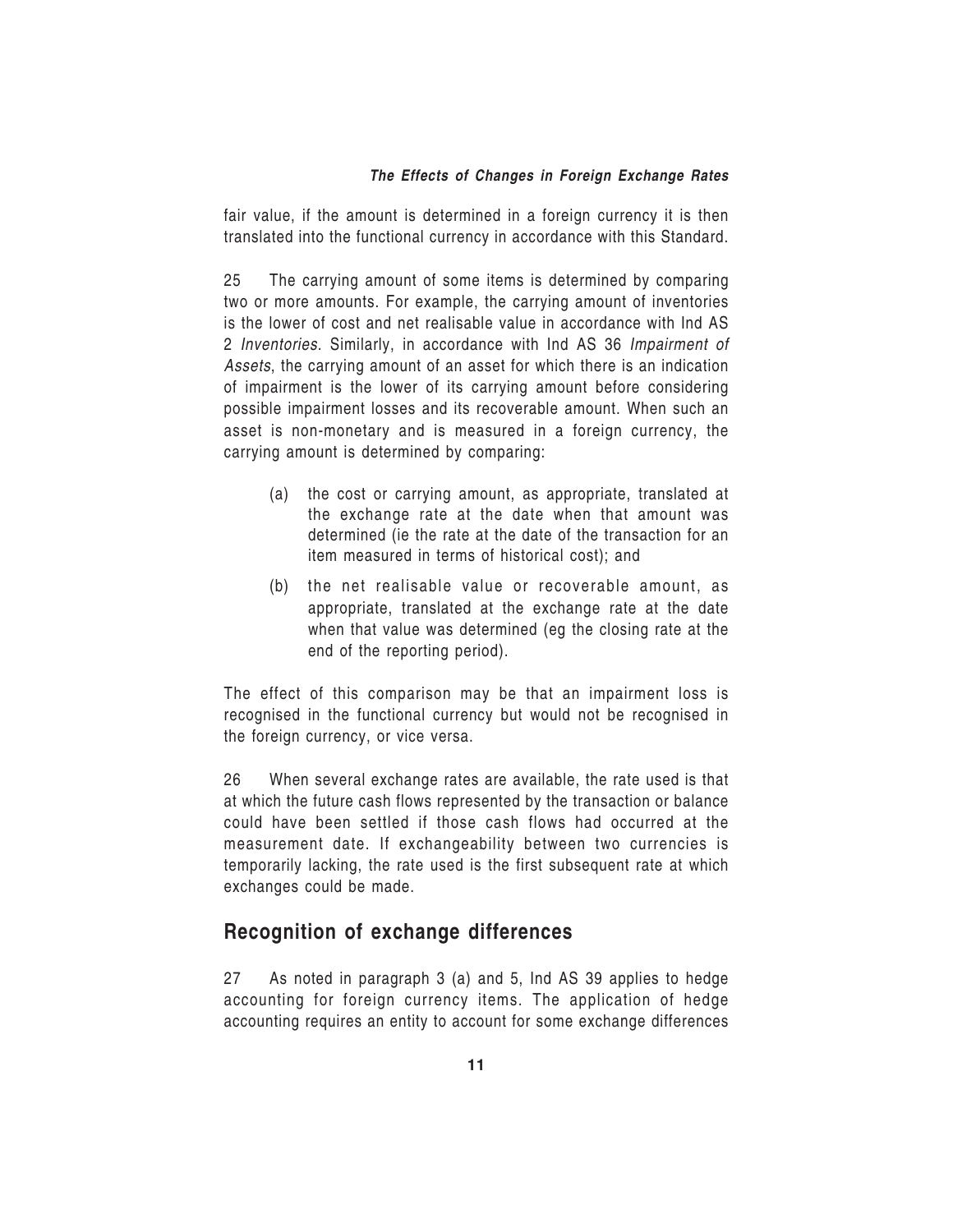differently from the treatment of exchange differences required by this Standard. For example, Ind AS 39 requires that exchange differences on monetary items that qualify as hedging instruments in a cash flow hedge are recognised initially in other comprehensive income to the extent that the hedge is effective.

**28 Exchange differences arising on the settlement of monetary items or on translating monetary items at rates different from those at which they were translated on initial recognition during the period or in previous financial statements shall be recognised in profit or loss in the period in which they arise, except:**

- **(i) exchange differences arising on a monetary item that forms part of a reporting entity's net investment in a foreign operation as described in paragraph 32;**
- **(ii) where an entity exercises the option provided in paragraph 29A in respect of long-term monetary items.**

29 When monetary items arise from a foreign currency transaction and there is a change in the exchange rate between the transaction date and the date of settlement, an exchange difference results. When the transaction is settled within the same accounting period as that in which it occurred, all the exchange difference is recognised in that period. However, when the transaction is settled in a subsequent accounting period, the exchange difference recognised in each period up to the date of settlement is determined by the change in exchange rates during each period. Paragraph 29A provides an option to recognise unrealised exchange differences arising on translation of certain longterm monetary assets and long-term monetary liabilities from foreign currency to functional currency.

29A An entity may exercise the option in respect of recognition of exchange differences arising on translation of long-term monetary items from foreign currency to functional currency as follows:

(i) Unrealised exchange differences arising on long-term monetary assets and long-term-term monetary liabilities denominated in a foreign currency shall be recognised directly in equity and accumulated in a separate component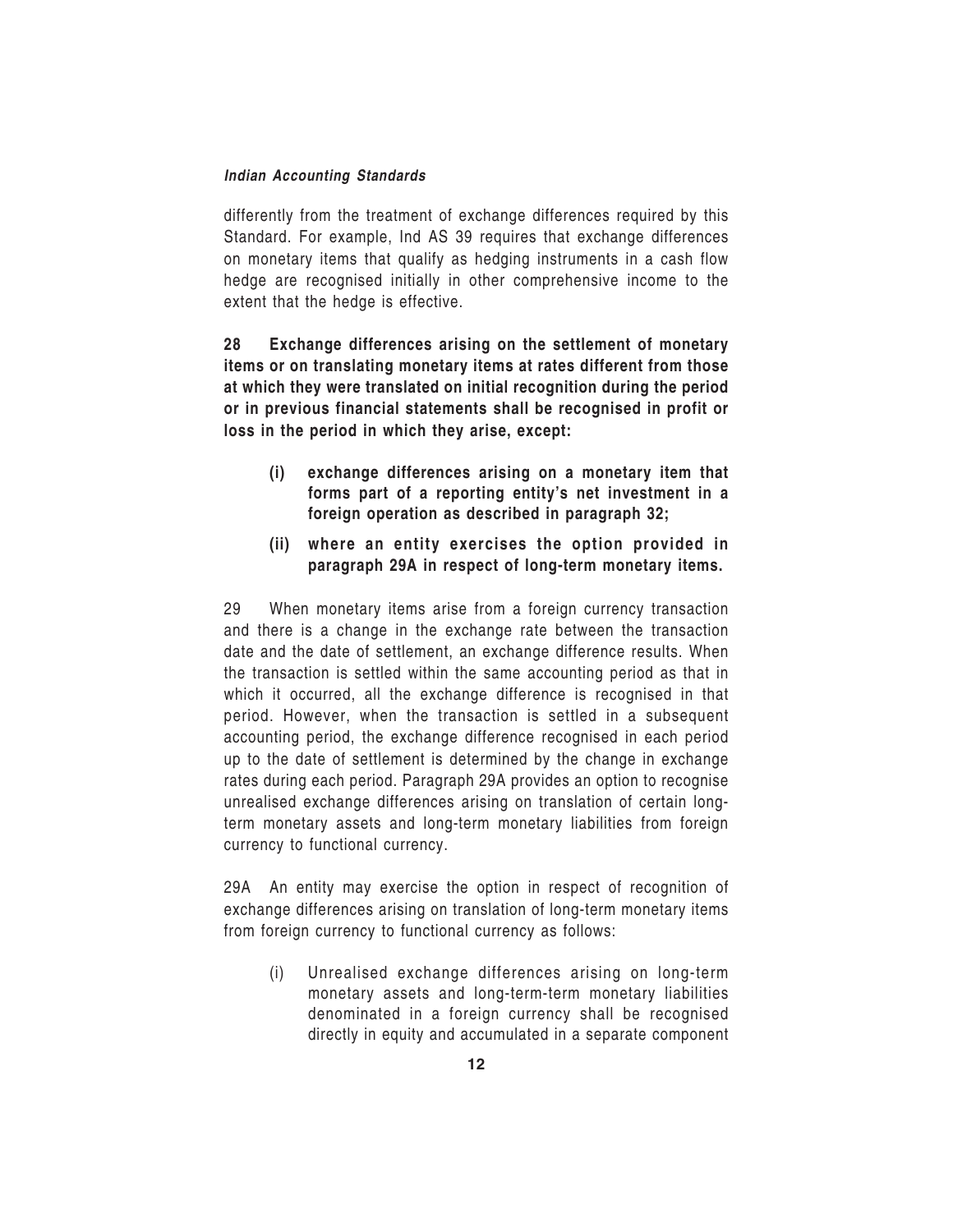of equity. The amount so accumulated shall be transferred to profit or loss over the period of maturity of such longterm monetary items in an appropriate manner. The separate component of equity shall be distinguished from any other component of equity representing any other exchange difference recognised in other comprehensive income and accumulated in equity.

- (ii) The option provided in paragraph 29A(i) is not available for the long-term monetary assets and long-term monetary liabilities during the period they are classified as at fair value through profit or loss in accordance with Ind AS 39, either because they are held for trading or because of their designation as at fair value through profit or loss.
- (iii) The option provided in paragraph 29A(i) shall be exercised for the first time when the exchange difference arising on a long-term monetary asset or a long-term monetary liability mentioned in paragraph 29A(i) is recognised. The option, once exercised, shall be irrevocable and shall be exercised in respect of all the long-term monetary assets and longterm monetary liabilities mentioned in paragraph 29A(i).
- (iv) For the purpose of this paragraph, a monetary asset or a monetary liability shall be treated as long-term, if that asset or liability has a maturity period of twelve months or more from the date of the initial recognition of that asset or liability.

**30 When a gain or loss on a non-monetary item is recognised in other comprehensive income, any exchange component of that gain or loss shall be recognised in other comprehensive income. Conversely, when a gain or loss on a non-monetary item is recognised in profit or loss, any exchange component of that gain or loss shall be recognised in profit or loss.**

31 Other Indian Accounting Standards require some gains and losses to be recognised in other comprehensive income. For example, Ind AS 16 requires some gains and losses arising on a revaluation of property, plant and equipment to be recognised in other comprehensive income. When such an asset is measured in a foreign currency, paragraph 23(c)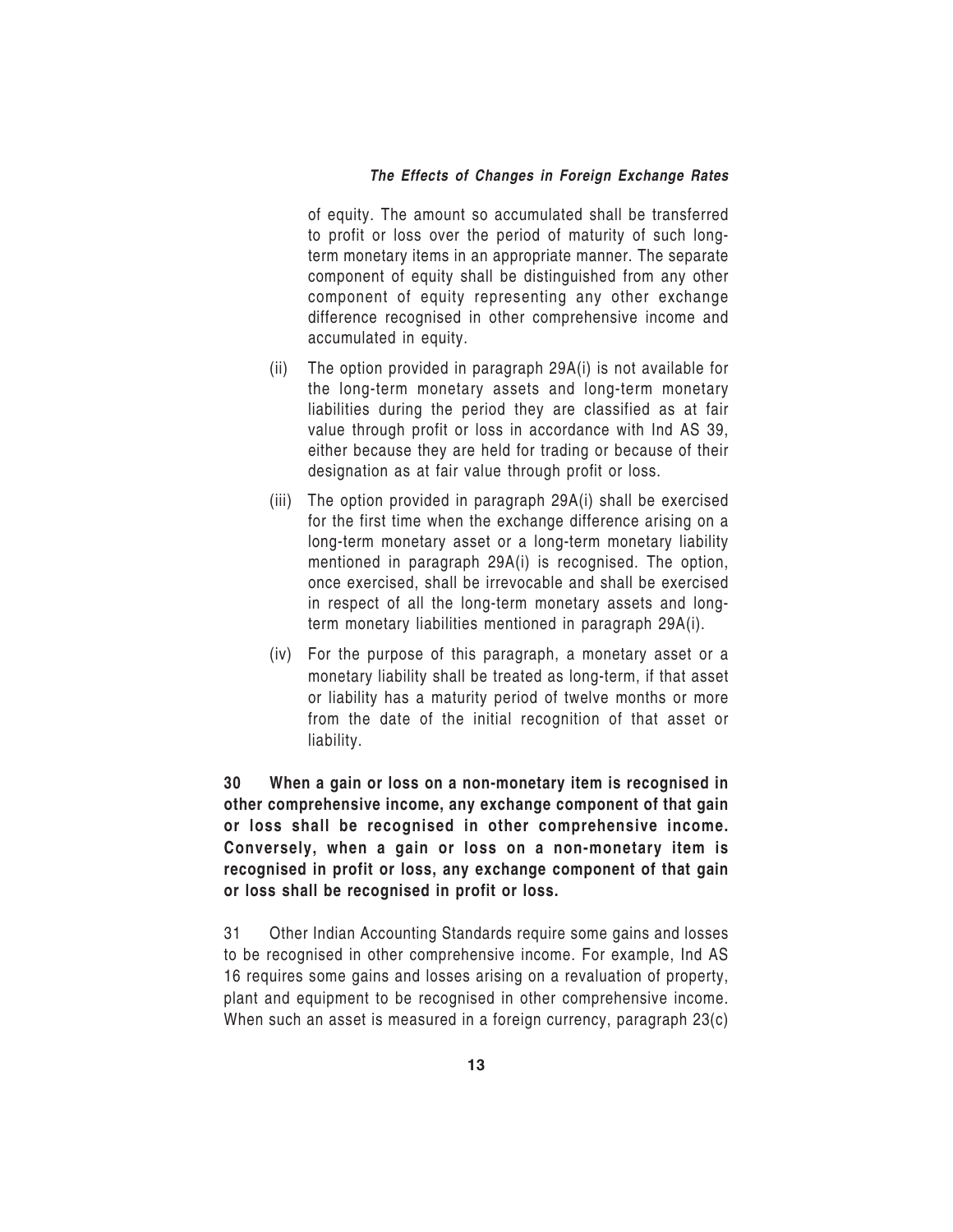of this Standard requires the revalued amount to be translated using the rate at the date the value is determined, resulting in an exchange difference that is also recognised in other comprehensive income.

**32 Exchange differences arising on a monetary item that forms part of a reporting entity's net investment in a foreign operation (see paragraph 15) shall be recognised in profit or loss in the separate financial statements of the reporting entity or the individual financial statements of the foreign operation, as appropriate. In the financial statements that include the foreign operation and the reporting entity (eg consolidated financial statements when the foreign operation is a subsidiary), such exchange differences shall be recognised initially in other comprehensive income and reclassified from equity to profit or loss on disposal of the net investment in accordance with paragraph 48.**

33 When a monetary item forms part of a reporting entity's net investment in a foreign operation and is denominated in the functional currency of the reporting entity, an exchange difference arises in the foreign operation's individual financial statements in accordance with paragraph 28. If such an item is denominated in the functional currency of the foreign operation, an exchange difference arises in the reporting entity's separate financial statements in accordance with paragraph 28. If such an item is denominated in a currency other than the functional currency of either the reporting entity or the foreign operation, an exchange difference arises in the reporting entity's separate financial statements and in the foreign operation's individual financial statements in accordance with paragraph 28. Such exchange differences are recognised in other comprehensive income in the financial statements that include the foreign operation and the reporting entity (ie financial statements in which the foreign operation is consolidated, proportionately consolidated or accounted for using the equity method).

34 When an entity keeps its books and records in a currency other than its functional currency, at the time the entity prepares its financial statements all amounts are translated into the functional currency in accordance with paragraphs 20–26. This produces the same amounts in the functional currency as would have occurred had the items been recorded initially in the functional currency. For example, monetary items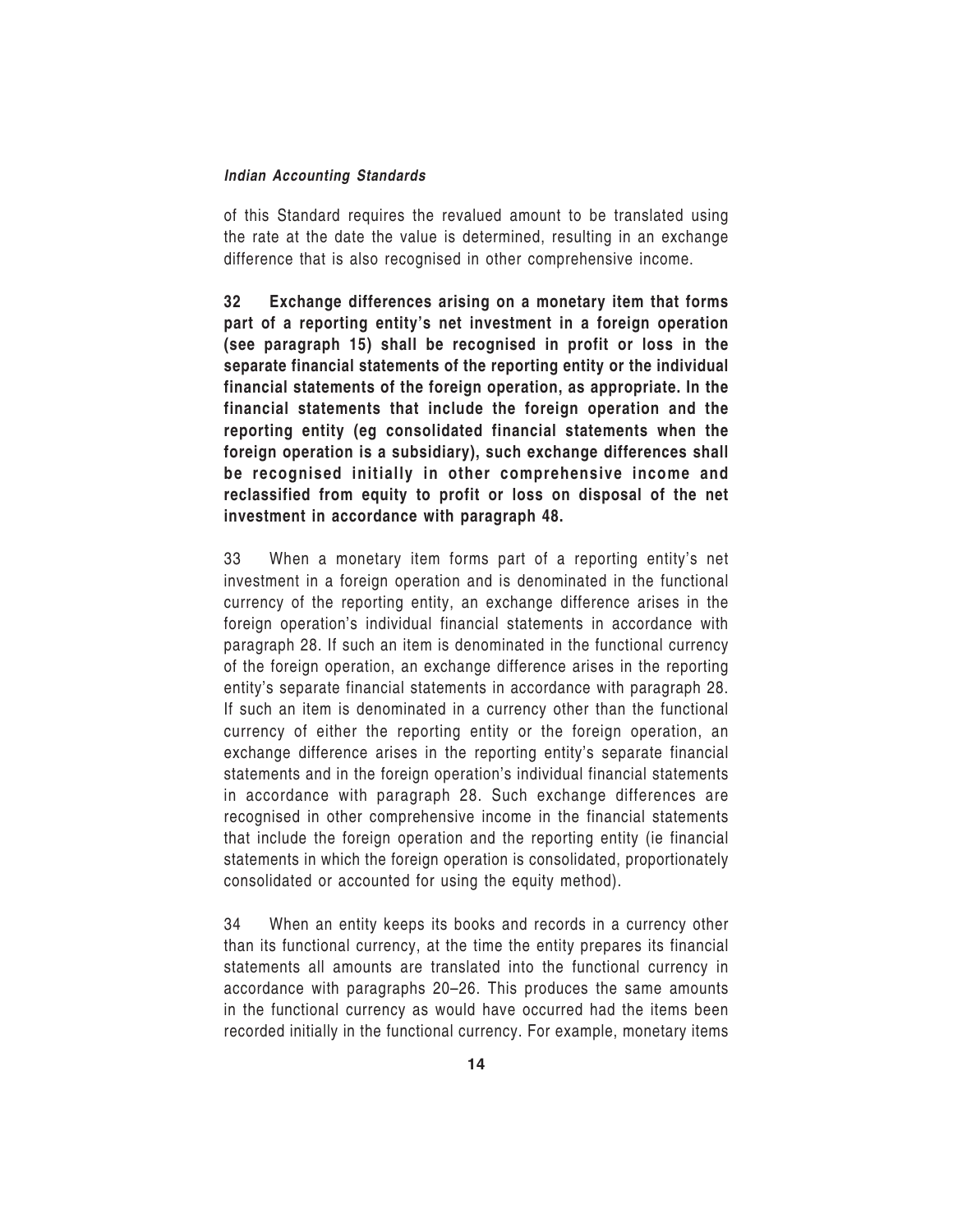are translated into the functional currency using the closing rate, and non-monetary items that are measured on a historical cost basis are translated using the exchange rate at the date of the transaction that resulted in their recognition.

## **Change in functional currency**

### 35 **When there is a change in an entity's functional currency, the entity shall apply the translation procedures applicable to the new functional currency prospectively from the date of the change.**

36 As noted in paragraph 13, the functional currency of an entity reflects the underlying transactions, events and conditions that are relevant to the entity. Accordingly, once the functional currency is determined, it can be changed only if there is a change to those underlying transactions, events and conditions. For example, a change in the currency that mainly influences the sales prices of goods and services may lead to a change in an entity's functional currency.

37 The effect of a change in functional currency is accounted for prospectively. In other words, an entity translates all items into the new functional currency using the exchange rate at the date of the change. The resulting translated amounts for non-monetary items are treated as their historical cost. Exchange differences arising from the translation of a foreign operation previously recognised in other comprehensive income in accordance with paragraphs 32 and 39(c) are not reclassified from equity to profit or loss until the disposal of the operation. When the option provided in paragraph 29A is exercised, exchange differences previously recognised directly in equity and accumulated in a separate component of equity in accordance with that paragraph are not transferred to profit or loss immediately on change of the entity's functional currency. They shall continue to be transferred to profit or loss in the manner stated in that paragraph**.**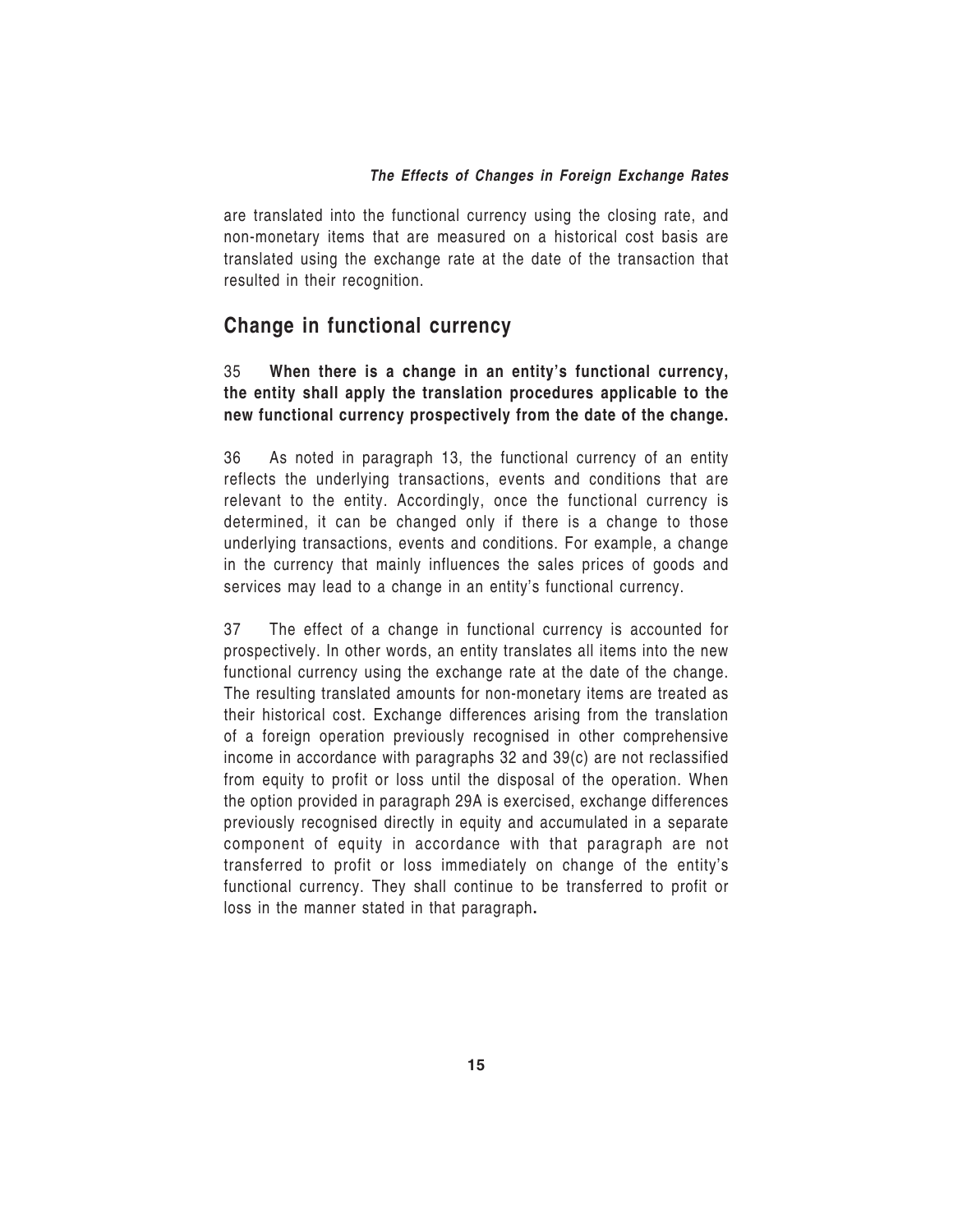## **Use of a presentation currency other than the functional currency**

## **Translation to the presentation currency**

38 An entity may present its financial statements in any currency (or currencies). If the presentation currency differs from the entity's functional currency, it translates its results and financial position into the presentation currency. For example, when a group contains individual entities with different functional currencies, the results and financial position of each entity are expressed in a common currency so that consolidated financial statements may be presented.

**39 The results and financial position of an entity whose functional currency is not the currency of a hyperinflationary economy shall be translated into a different presentation currency using the following procedures:**

- **(a) assets and liabilities for each balance sheet presented (ie including comparatives) shall be translated at the closing rate at the date of that balance sheet;**
- **(b) income and expenses for each statement of profit and loss presented (ie including comparatives) shall be translated at exchange rates at the dates of the transactions; and**
- **(c) all resulting exchange differences shall be recognised in other comprehensive income.**

40 For practical reasons, a rate that approximates the exchange rates at the dates of the transactions, for example an average rate for the period, is often used to translate income and expense items. However, if exchange rates fluctuate significantly, the use of the average rate for a period is inappropriate.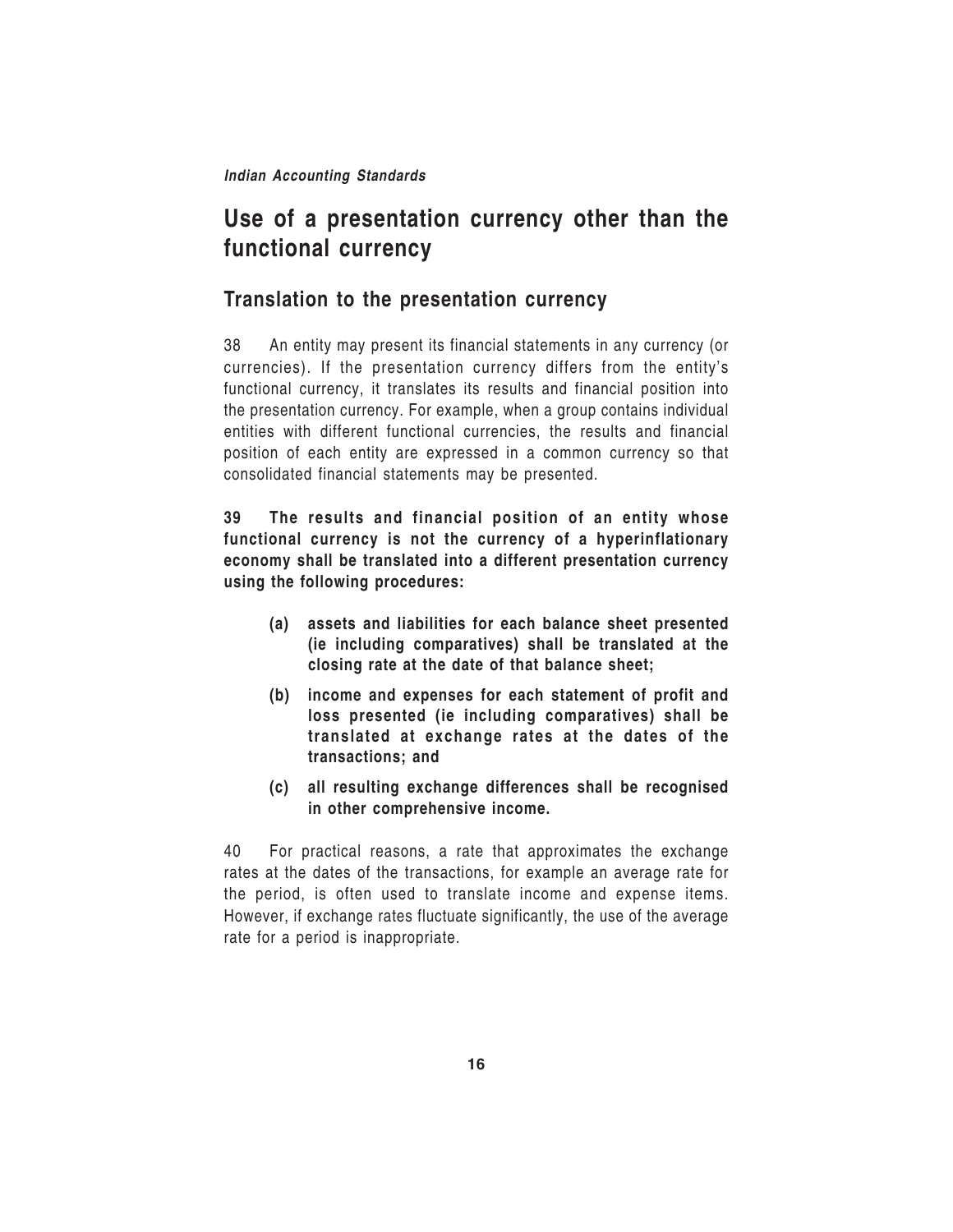41 The exchange differences referred to in paragraph 39(c) result from:

- (a) translating income and expenses at the exchange rates at the dates of the transactions and assets and liabilities at the closing rate.
- (b) translating the opening net assets at a closing rate that differs from the previous closing rate.

These exchange differences are not recognised in profit or loss because the changes in exchange rates have little or no direct effect on the present and future cash flows from operations. The cumulative amount of the exchange differences is presented in a separate component of equity until disposal of the foreign operation. When the exchange differences relate to a foreign operation that is consolidated but not wholly-owned, accumulated exchange differences arising from translation and attributable to non-controlling interests are allocated to, and recognised as part of, non-controlling interests in the consolidated balance sheet.

**42 The results and financial position of an entity whose functional currency is the currency of a hyperinflationary economy shall be translated into a different presentation currency using the following procedures:**

- **(a) all amounts (ie assets, liabilities, equity items, income and expenses, including comparatives) shall be translated at the closing rate at the date of the most recent balance sheet, except that**
- **(b) when amounts are translated into the currency of a nonhyperinflationary economy, comparative amounts shall be those that were presented as current year amounts in the relevant prior year financial statements (ie not adjusted for subsequent changes in the price level or subsequent changes in exchange rates).**

43 **When an entity's functional currency is the currency of a hyperinflationary economy, the entity shall restate its financial**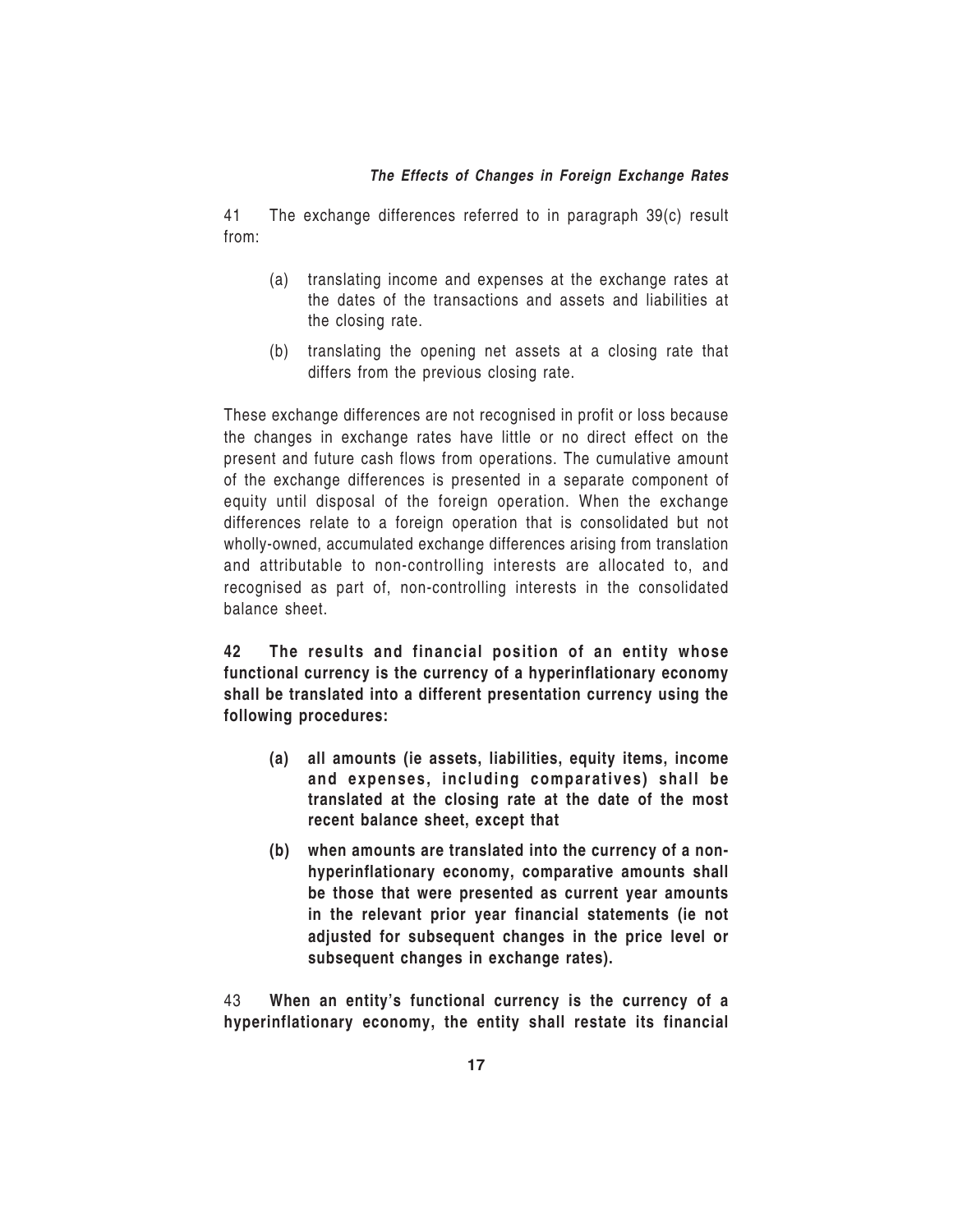**statements in accordance with Ind AS 29 before applying the translation method set out in paragraph 42, except for comparative amounts that are translated into a currency of a nonhyperinflationary economy (see paragraph 42(b)). When the economy ceases to be hyperinflationary and the entity no longer restates its financial statements in accordance with Ind AS 29, it shall use as the historical costs for translation into the presentation currency the amounts restated to the price level at the date the entity ceased restating its financial statements.**

## **Translation of a foreign operation**

44 Paragraphs 45–47, in addition to paragraphs 38–43, apply when the results and financial position of a foreign operation are translated into a presentation currency so that the foreign operation can be included in the financial statements of the reporting entity by consolidation, proportionate consolidation or the equity method.

45 The incorporation of the results and financial position of a foreign operation with those of the reporting entity follows normal consolidation procedures, such as the elimination of intragroup balances and intragroup transactions of a subsidiary (see Ind AS 27 and Ind AS 31 Interests in Joint Ventures). However, an intragroup monetary asset (or liability), whether short-term or long-term, cannot be eliminated against the corresponding intragroup liability (or asset) without showing the results of currency fluctuations in the consolidated financial statements. This is because the monetary item represents a commitment to convert one currency into another and exposes the reporting entity to a gain or loss through currency fluctuations. Accordingly, in the consolidated financial statements of the reporting entity, such an exchange difference is recognised in profit or loss or, if it arises from the circumstances described in paragraph 32, it is recognised in other comprehensive income and accumulated in a separate component of equity until the disposal of the foreign operation. When the option provided in paragraph 29A is exercised, in the consolidated financial statements of the reporting entity, such an exchange difference is directly recognised in equity and disposed of in the manner prescribed in that paragraph.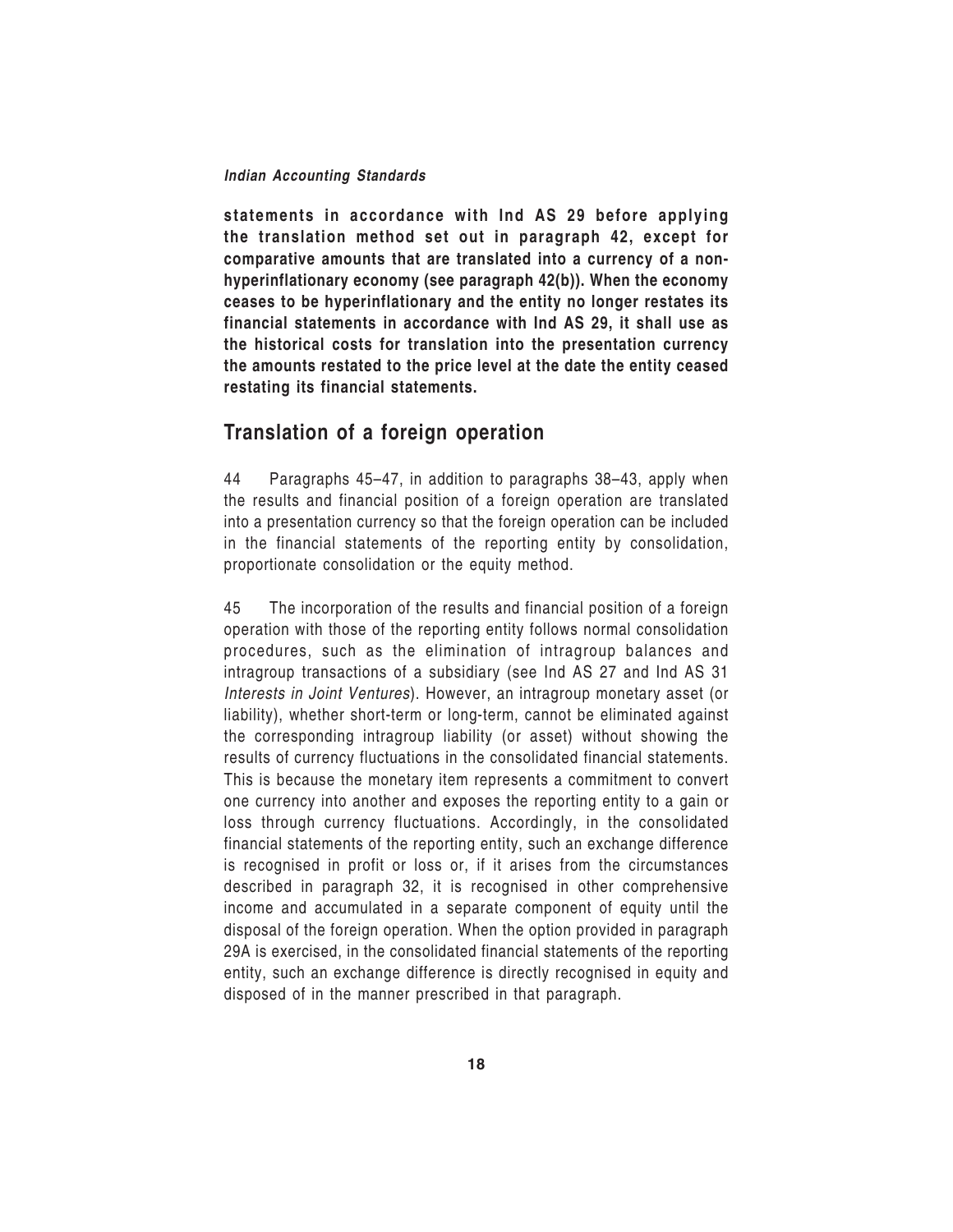46 When the financial statements of a foreign operation are as of a date different from that of the reporting entity, the foreign operation often prepares additional statements as of the same date as the reporting entity's financial statements. When this is not done, Ind AS 27 allows the use of a different date provided that the difference is no greater than three months and adjustments are made for the effects of any significant transactions or other events that occur between the different dates. In such a case, the assets and liabilities of the foreign operation are translated at the exchange rate at the end of the reporting period of the foreign operation. Adjustments are made for significant changes in exchange rates up to the end of the reporting period of the reporting entity in accordance with Ind AS 27. The same approach is used in applying the equity method to associates and joint ventures and in applying proportionate consolidation to joint ventures in accordance with Ind AS 28 Investments in Associates and Ind AS 31.

**47 Any goodwill arising on the acquisition of a foreign operation and any fair value adjustments to the carrying amounts of assets and liabilities arising on the acquisition of that foreign operation shall be treated as assets and liabilities of the foreign operation. Thus they shall be expressed in the functional currency of the foreign operation and shall be translated at the closing rate in accordance with paragraphs 39 and 42.**

## **Disposal or partial disposal of a foreign operation**

**48 On the disposal of a foreign operation, the cumulative amount of the exchange differences relating to that foreign operation, recognised in other comprehensive income and accumulated in the separate component of equity, shall be reclassified from equity to profit or loss (as a reclassification adjustment) when the gain or loss on disposal is recognised (see Ind AS 1 Presentation of Financial Statements).**

48A In addition to the disposal of an entity's entire interest in a foreign operation, the following are accounted for as disposals even if the entity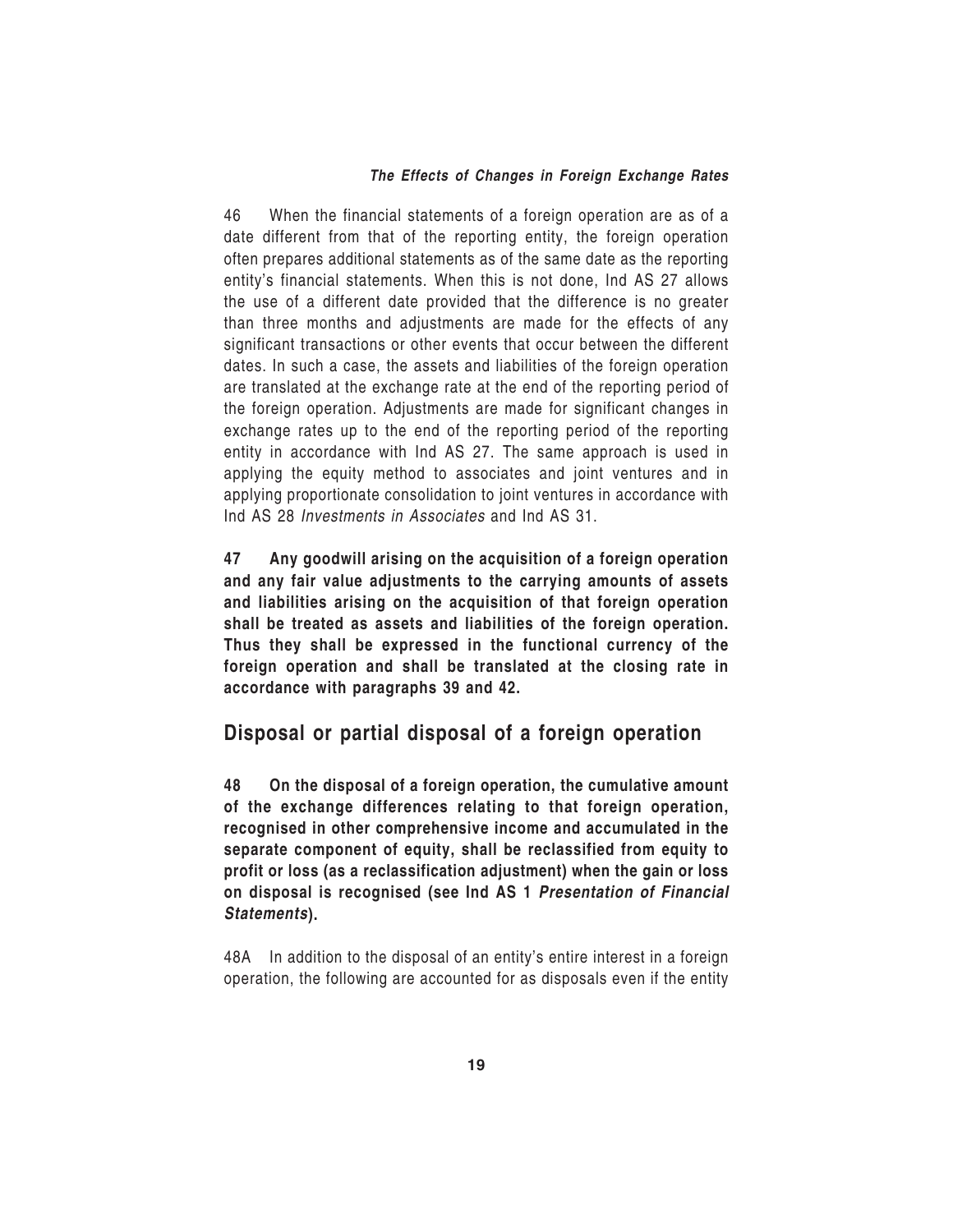retains an interest in the former subsidiary, associate or jointly controlled entity:

- (a) the loss of control of a subsidiary that includes a foreign operation;
- (b) the loss of significant influence over an associate that includes a foreign operation; and
- (c) the loss of joint control over a jointly controlled entity that includes a foreign operation.

48B On disposal of a subsidiary that includes a foreign operation, the cumulative amount of the exchange differences relating to that foreign operation that have been attributed to the non-controlling interests shall be derecognised, but shall not be reclassified to profit or loss.

**48C On the partial disposal of a subsidiary that includes a foreign operation, the entity shall re-attribute the proportionate share of the cumulative amount of the exchange differences recognised in other comprehensive income to the non-controlling interests in that foreign operation. In any other partial disposal of a foreign operation the entity shall reclassify to profit or loss only the proportionate share of the cumulative amount of the exchange differences recognised in other comprehensive income.**

48D A partial disposal of an entity's interest in a foreign operation is any reduction in an entity's ownership interest in a foreign operation, except those reductions in paragraph 48A that are accounted for as disposals.

49 An entity may dispose or partially dispose of its interest in a foreign operation through sale, liquidation, repayment of share capital or abandonment of all, or part of, that entity. A write-down of the carrying amount of a foreign operation, either because of its own losses or because of an impairment recognised by the investor, does not constitute a partial disposal. Accordingly, no part of the foreign exchange gain or loss recognised in other comprehensive income is reclassified to profit or loss at the time of a write-down.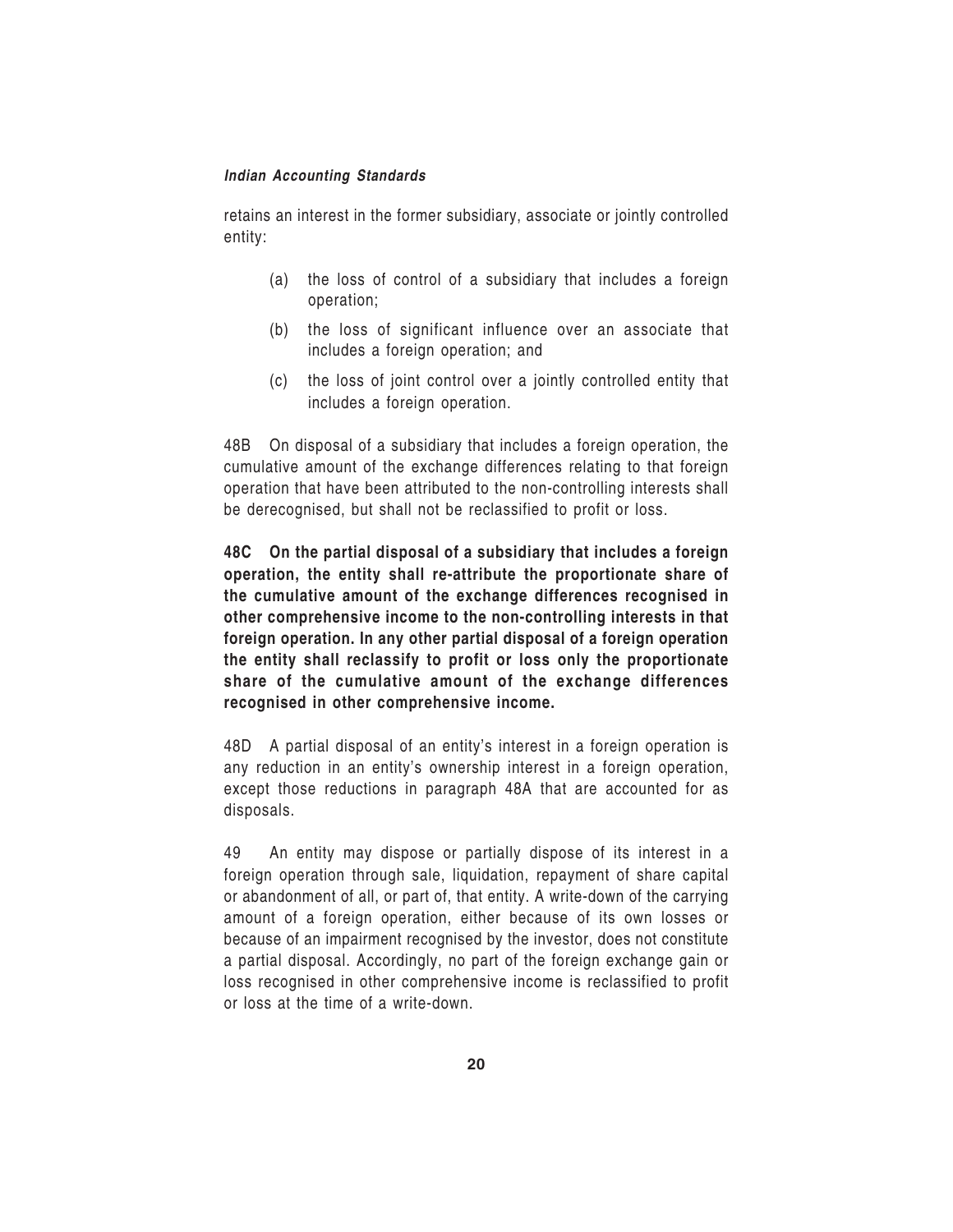## **Tax effects of all exchange differences**

50 Gains and losses on foreign currency transactions and exchange differences arising on translating the results and financial position of an entity (including a foreign operation) into a different currency may have tax effects. Ind AS 12 *Income Taxes* applies to these tax effects.

## **Disclosure**

**51 In paragraphs 53 and 55–57 references to 'functional currency' apply, in the case of a group, to the functional currency of the parent.**

- **52 An entity shall disclose:**
	- **(a) the amount of exchange differences recognised in profit or loss except for those arising on financial instruments measured at fair value through profit or loss in accordance with Ind AS 39;**
	- **(b) net exchange differences recognised in other comprehensive income and accumulated in a separate component of equity, and a reconciliation of the amount of such exchange differences at the beginning and end of the period; and**
	- **(c) net exchange differences recognised directly in equity and accumulated in a separate component of equity in accordance with paragraph 29A, and a reconciliation of the amount of such exchange differences at the beginning and end of the period.**

**53 When the presentation currency is different from the functional currency, that fact shall be stated, together with disclosure of the functional currency and the reason for using a different presentation currency.**

**54 When there is a change in the functional currency of either the reporting entity or a significant foreign operation, that fact, the**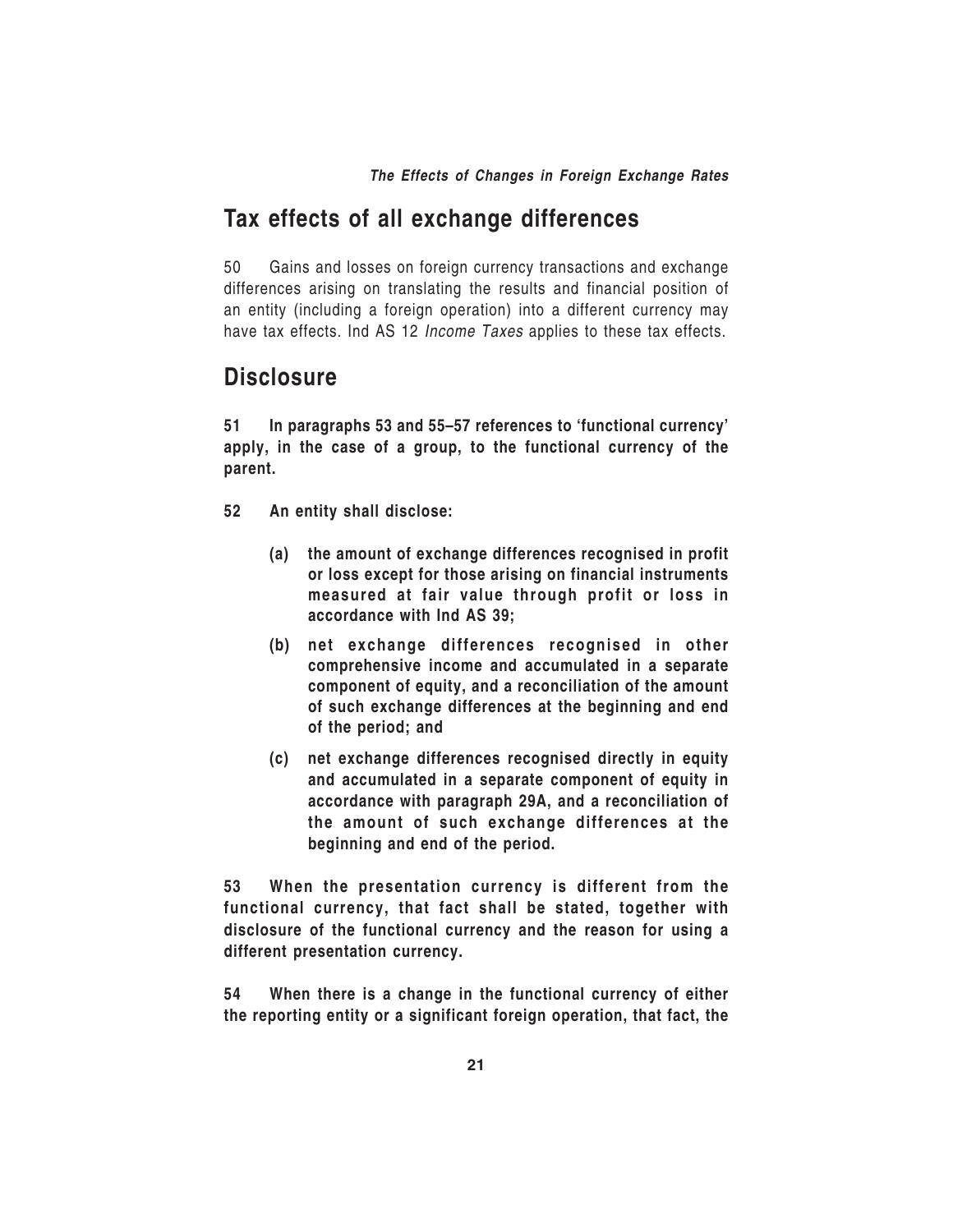**reason for the change in functional currency and the date of change in functional currency shall be disclosed.**

**55 When an entity presents its financial statements in a currency that is different from its functional currency, it shall describe the financial statements as complying with Indian Accounting Standards only if they comply with all the requirements of each applicable Standard including the translation method set out in paragraphs 39 and 42.**

56 An entity sometimes presents its financial statements or other financial information in a currency that is not its functional currency without meeting the requirements of paragraph 55. For example, an entity may convert into another currency only selected items from its financial statements. Or, an entity whose functional currency is not the currency of a hyperinflationary economy may convert the financial statements into another currency by translating all items at the most recent closing rate. Such conversions are not in accordance with Indian Accounting Standards and the disclosures set out in paragraph 57 are required.

**57 When an entity displays its financial statements or other financial information in a currency that is different from either its functional currency or its presentation currency and the requirements of paragraph 55 are not met, it shall:**

- **(a) clearly identify the information as supplementary information to distinguish it from the information that complies with Indian Accounting Standards;**
- **(b) disclose the currency in which the supplementary information is displayed; and**
- **(c) disclose the entity's functional currency and the method of translation used to determine the supplementary information.**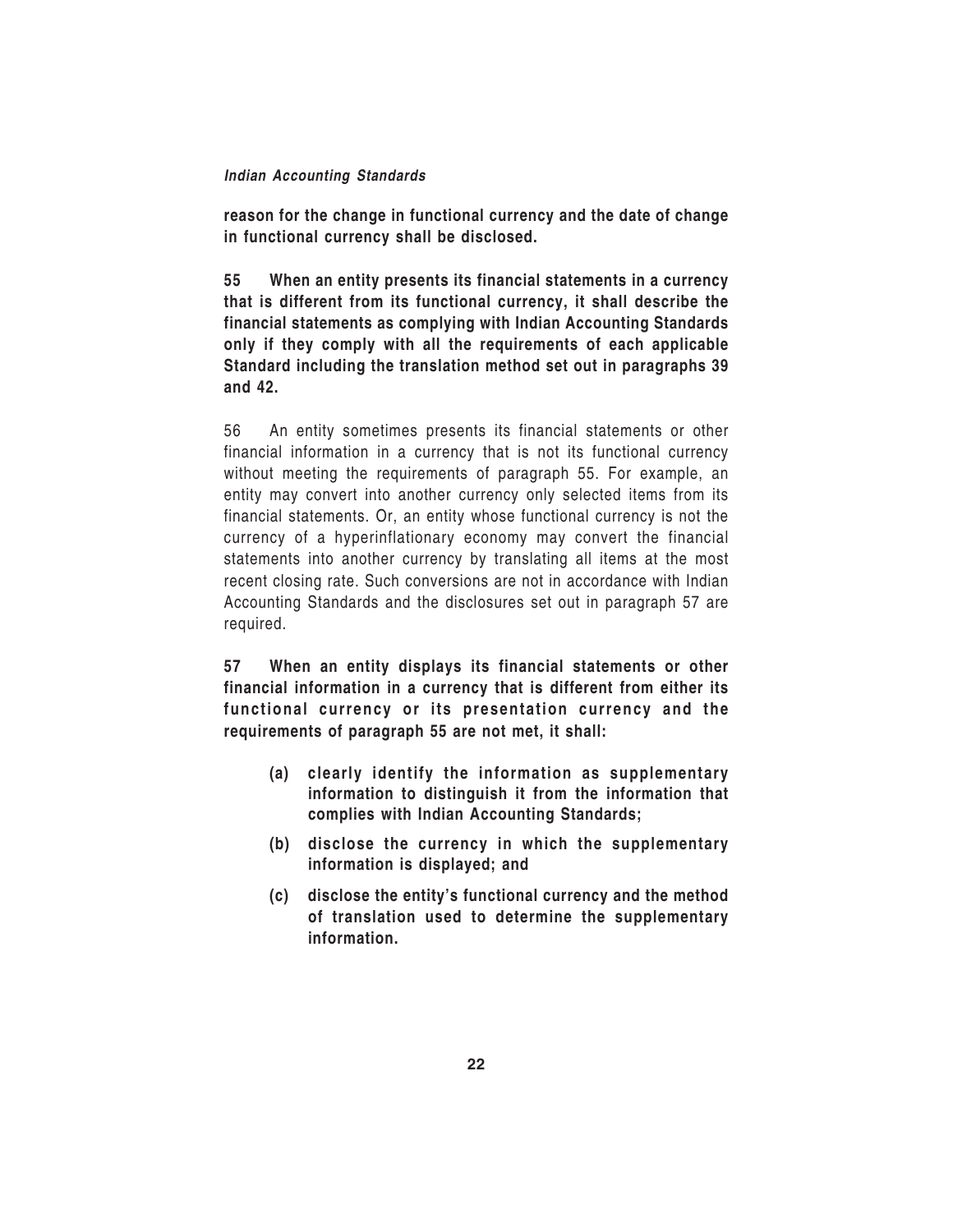## **Appendix A**

## **References to matters contained in other Indian Accounting Standards**

This Appendix is an integral part of Indian Accounting Standard 21

This appendix lists the appendix which is a part of another Indian Accounting Standard and makes reference to Ind AS 21, The Effects of Changes in Foreign Exchange Rates.

1. Appendix D Hedges of a Net Investment in a Foreign Operation contained in Ind AS 39, Financial instruments: Recognition and Measurement makes reference to this Standard also.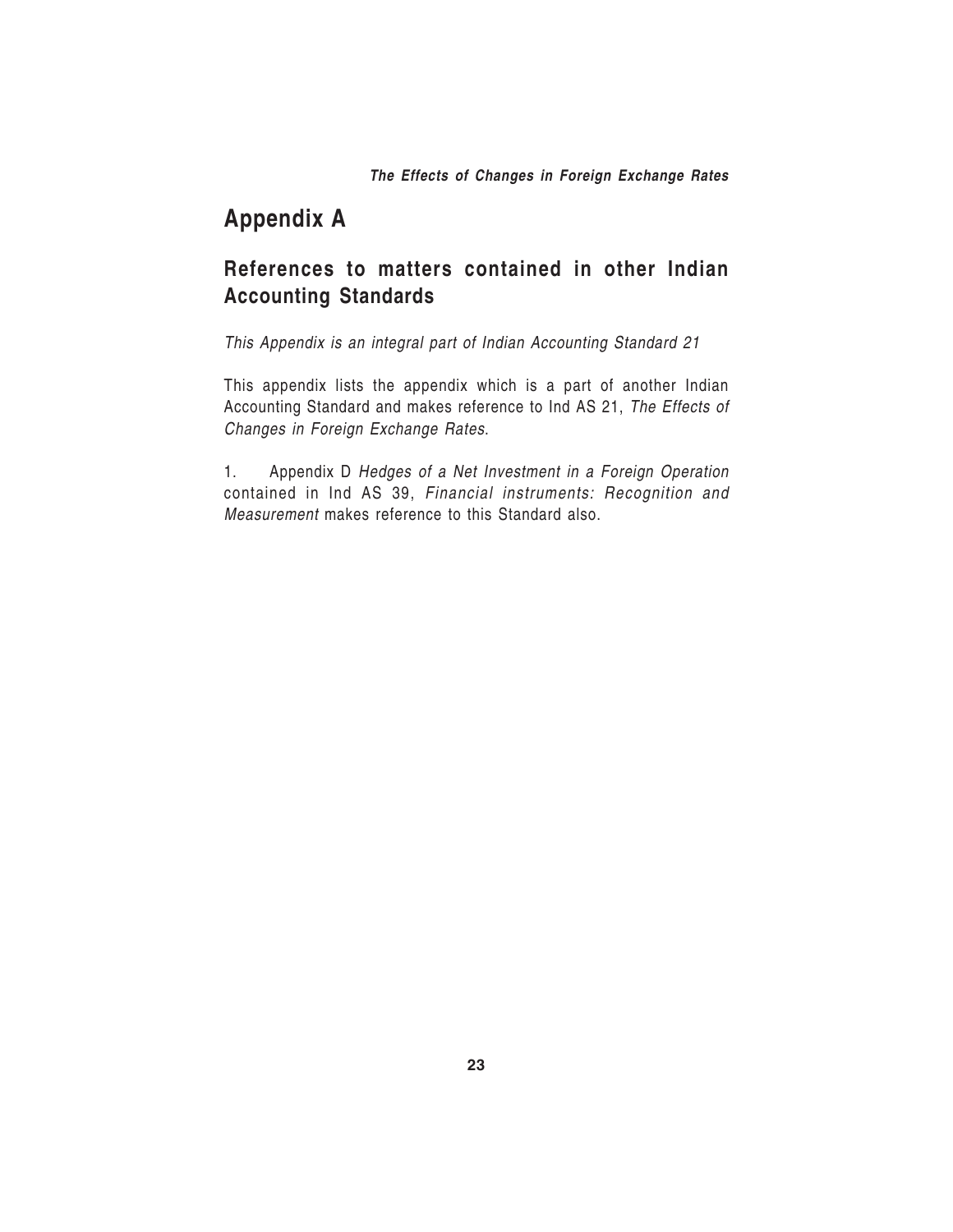## **Appendix B**

This Appendix accompanies, but is not part of Ind AS 21.

## **Example illustrating paragraph 14**

Entity P has a subsidiary Entity S. Functional currencies of Entities P and S determined in accordance with Ind AS 21 are Rupee and CU respectively. Further, currency CU is determined as currency of a hyperinflationary economy within the meaning of Ind AS 29. The financial statements of Entity S should be restated in accordance with Ind AS 29. This requirement cannot be avoided, for example, by adopting Rupee as the functional currency of Entity S.

## **Example illustrating impairment loss in paragraph 25**

Entity A's functional currency is Rupee. It has a building located in US acquired at a cost of US\$ 10,000 when the exchange rate was US\$ 1= Rs. 50. The building is carried at cost in the financial statements of Entity A. For the purpose of this example depreciation is ignored. At the balance sheet date, there is an indication of impairment for this building. Consequently, an impairment test has been made in accordance with Ind AS 36 as at the balance sheet date and the recoverable amount of the building is determined to be US\$ 9,500. The exchange rate as at the balance sheet date is US\$ 1=Rs. 53.

|                                                                                                | Rs.     |
|------------------------------------------------------------------------------------------------|---------|
| Cost translated at the exchange rate on the date of<br>acquisition-US\$10,000 @Rs. 50 per US\$ | 500,000 |
| Recoverable amount translated at the exchange rate                                             |         |
| on the balance sheet date-US\$9,500 @ Rs. 53 per US\$                                          | 503,500 |

Though there is an impairment loss of US\$ 500 (US\$10,000-US\$9,500) in terms of foreign currency, there is no impairment loss in terms of functional currency. This is because, recoverable amount in terms of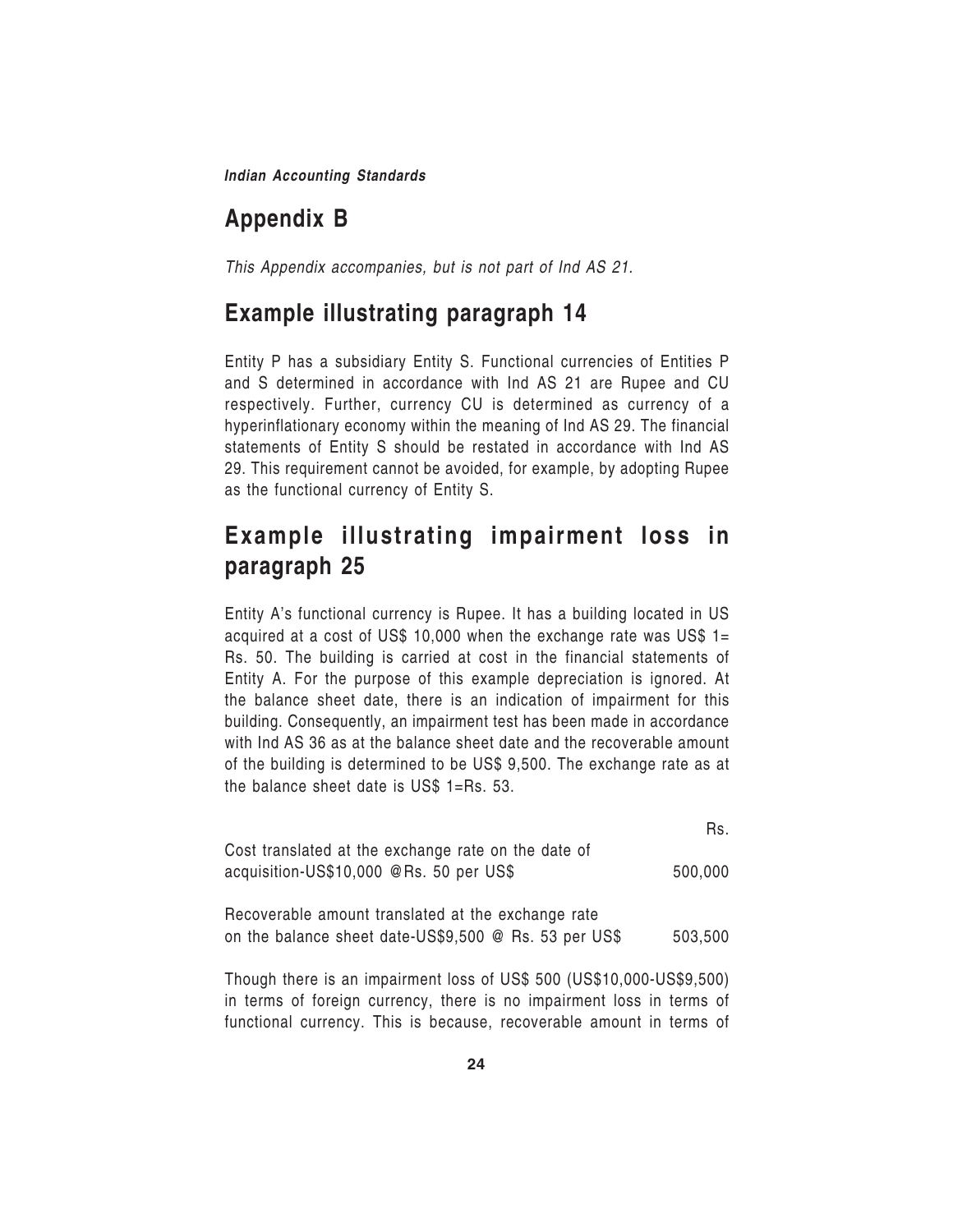functional currency (Rs. 503,500) exceeds carrying amount (ie cost in this example) in terms of functional currency (Rs. 500,000). Hence, no impairment loss is recognised for the building.

## **Example illustrating paragraph 33**

Entity P has a foreign subsidiary Entity S1. The functional currencies of Entities P and S1 are Rupee and US\$ respectively. Both the entities follow financial year as accounting year. Accounting Year of both the entities ends on March 31. The presentation currency for Entity P's separate as well as consolidated financial statements is Rupee.

In all the following situations, it is assumed that the loan forms part of the entity's net investment in the foreign operation.

### Situation 1:

Entity S1 owes to Entity P US\$1,000 towards a loan obtained some years back. Exchange rates as at 31 March 20X0 and 31 March 20X1 were US\$ 1=Rs. 48 and US\$ 1=Rs. 50 respectively.

In the above situation, in the individual financial statements of Entity S1, no exchange difference arises on the loan since it is denominated in its own functional currency.

In the separate financial statements of Entity P, an exchange gain of Rs. 2,000 arises as shown below:

|                                                       | Rs.    |
|-------------------------------------------------------|--------|
| Loan asset of US\$1,000 translated                    |        |
| @ exchange rate as at 31 March 20X1 (Rs. 50 per US\$) | 50,000 |
| @ exchange rate as at 31 March 20X0 (Rs. 48 per US\$) | 48,000 |
| Exchange gain                                         | 2,000  |

In the consolidated financial statements of Entity P, the exchange gain of Rs. 2,000 will be recognised in other comprehensive income and accumulated in equity.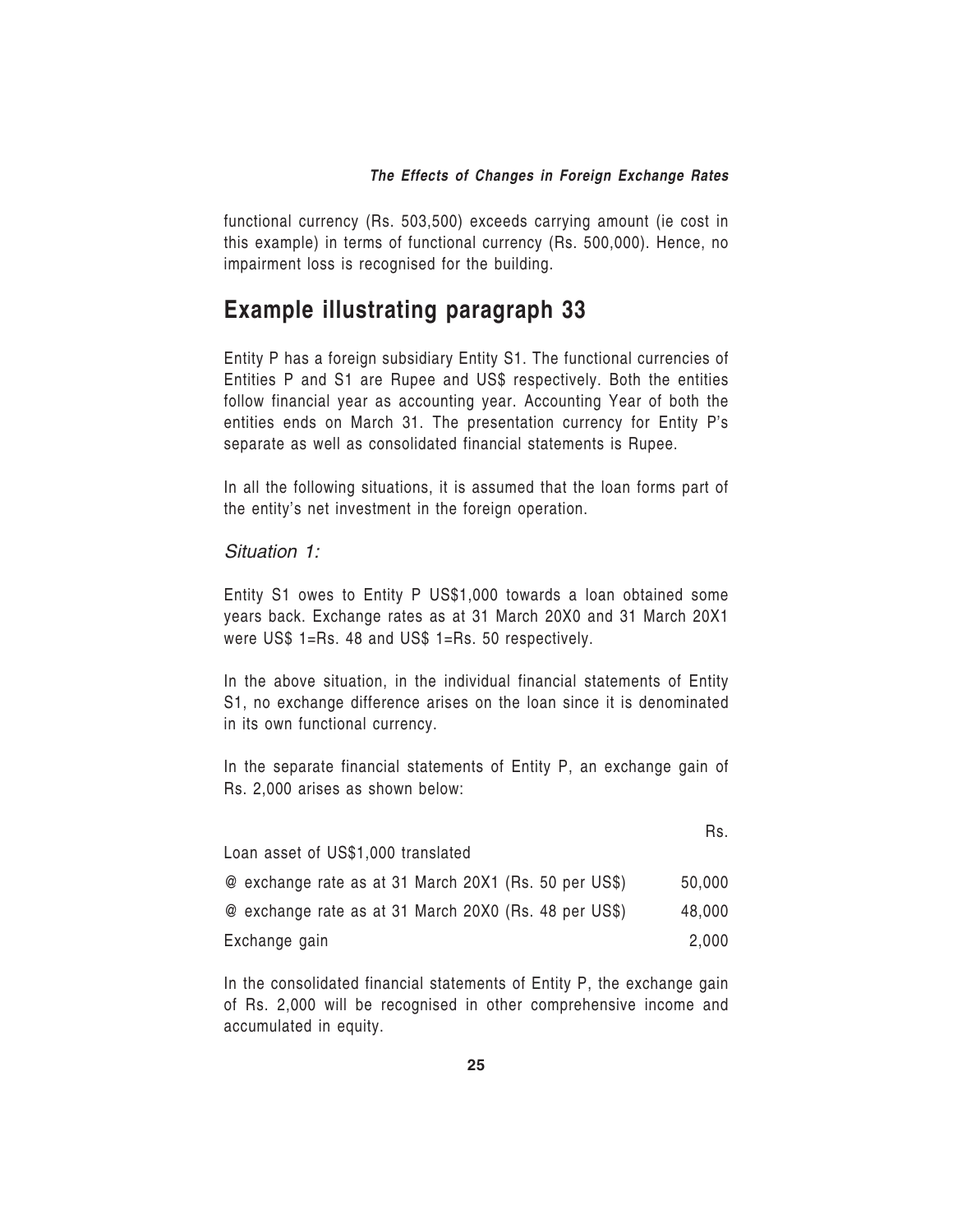### Situation 2:

Entity S1 owes to Entity P Rs. 48,000 towards a loan obtained some years back. For the purpose of this example, it is assumed that the use of the average exchange rate provides a reliable approximation of the spot rates during the year. Exchange rates as at 31 March 20X0 and 31 March 20X1 were US\$ 1=Rs. 48 and US\$ 1=Rs. 50 respectively. Average exchange rate during the financial year ending 31 March 20X1 was US\$ 1=Rs. 49.

In the above situation, in the separate financial statements of Entity P, no exchange difference arises on the loan since it is denominated in its own functional currency.

In the individual financial statements of Entity S1, an exchange gain of US\$40 arises as shown below:

|                                                      | US\$  |
|------------------------------------------------------|-------|
| Loan liability of Rs. 48,000 translated              |       |
| @ exchange rate as at 31 March 20X1(Rs. 50 per US\$) | 960   |
| @ exchange rate as at 31 March 20X0(Rs. 48 per US\$) | 1,000 |
| Exchange gain                                        | 40    |

After translating the financial statements of Entity S1 into Rupees in accordance with paragraphs 38-47 of Ind AS 21, in the consolidated financial statements of Entity P, the exchange gain in terms of Rupee corresponding to US\$40 i.e. Rs. 1,960 (US\$40 @ Rs. 49)' will be recognised in other comprehensive income and accumulated in equity.

### Situation 3:

Entity S1 owes to Entity P •1,000 towards a loan obtained some years back.

### Exchange rates:

| As at 31 March 20X0 | As at 31 March 20X1 |
|---------------------|---------------------|
| ∙1=Rs. 60           | $•1 =$ Rs. 61       |
| •1=US\$1.3          | $•1 = US$.1.4$      |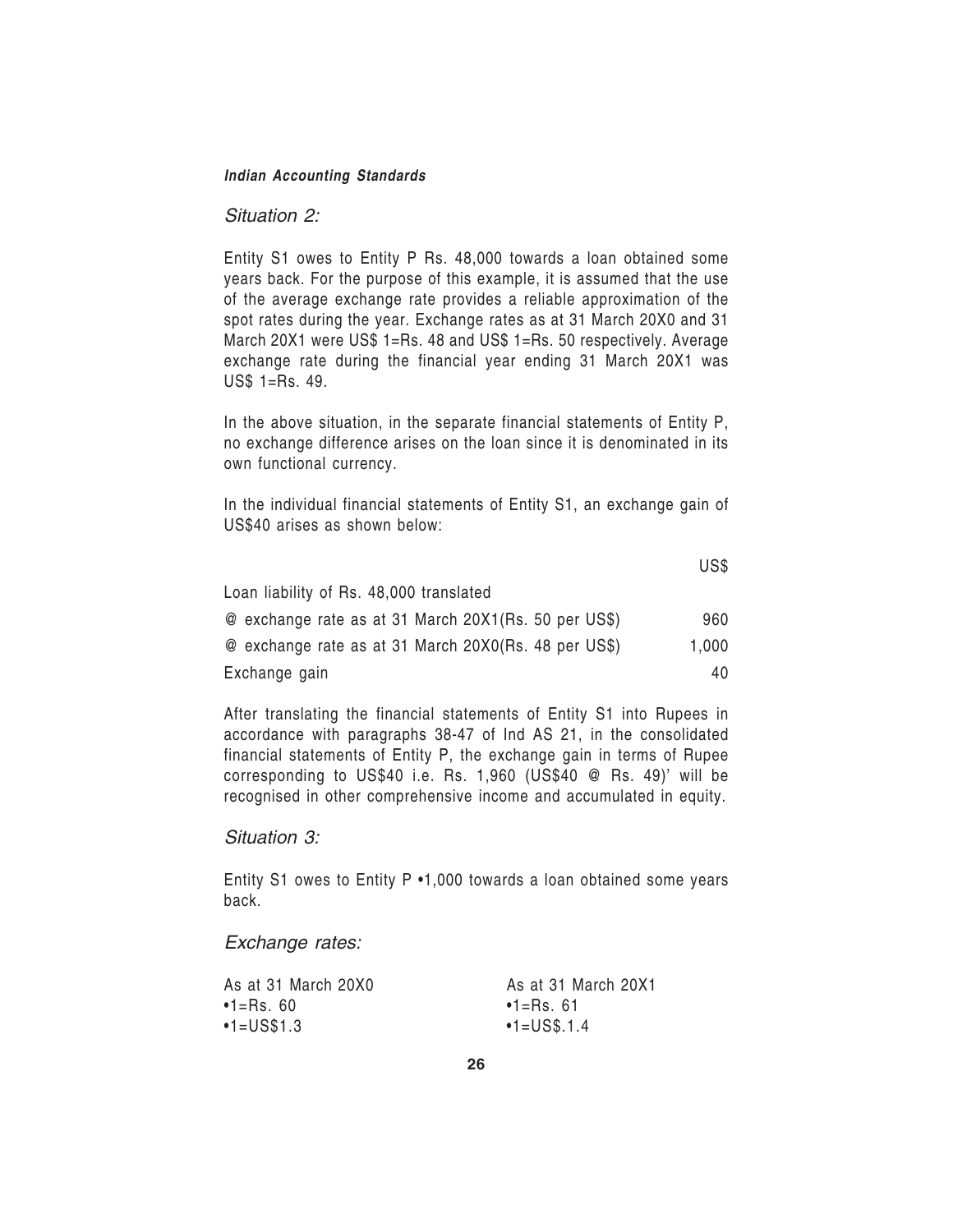Rs.

US\$

Average exchange rate between US\$ and Rupee during the financial year ending 31 March 20X1 was US\$ 1= Rs. 45. For the purpose of this example, it is assumed that the use of the average exchange rate provides a reliable approximation of the spot rates during the year.

In the separate financial statements of Entity P, an exchange gain of Rs. 1,000 arises as shown below:

| Loan asset of •1,000 translated                   |        |
|---------------------------------------------------|--------|
| @ exchange rate as at 31 March 20X1(Rs. 61 per •) | 61,000 |
| @ exchange rate as at 31 March 20X0(Rs. 60 per •) | 60,000 |
| Exchange gain                                     | 1,000  |

In the consolidated financial statements of Entity P, the exchange gain of Rs. 1,000 will be recognised in other comprehensive income and accumulated in equity.

In the individual financial statements of Entity S1, an exchange loss of US\$100 arises as shown below:

| Loan liability of •1,000 translated                |       |
|----------------------------------------------------|-------|
| @ exchange rate as at 31 March 20X1(US\$1.4 per •) | 1,400 |
| @ exchange rate as at 31 March 20X0(US\$1.3 per •) | 1,300 |
| Exchange loss                                      | 100   |

After translating the financial statements of Entity S1 into Rupees in accordance with paragraphs 38-47 of Ind AS 21, in the consolidated financial statements of Entity P, the exchange loss in terms of Rupee corresponding to US\$100 ie Rs. 4,500 (US\$100 @ Rs. 45) will be recognised in other comprehensive income and accumulated in equity.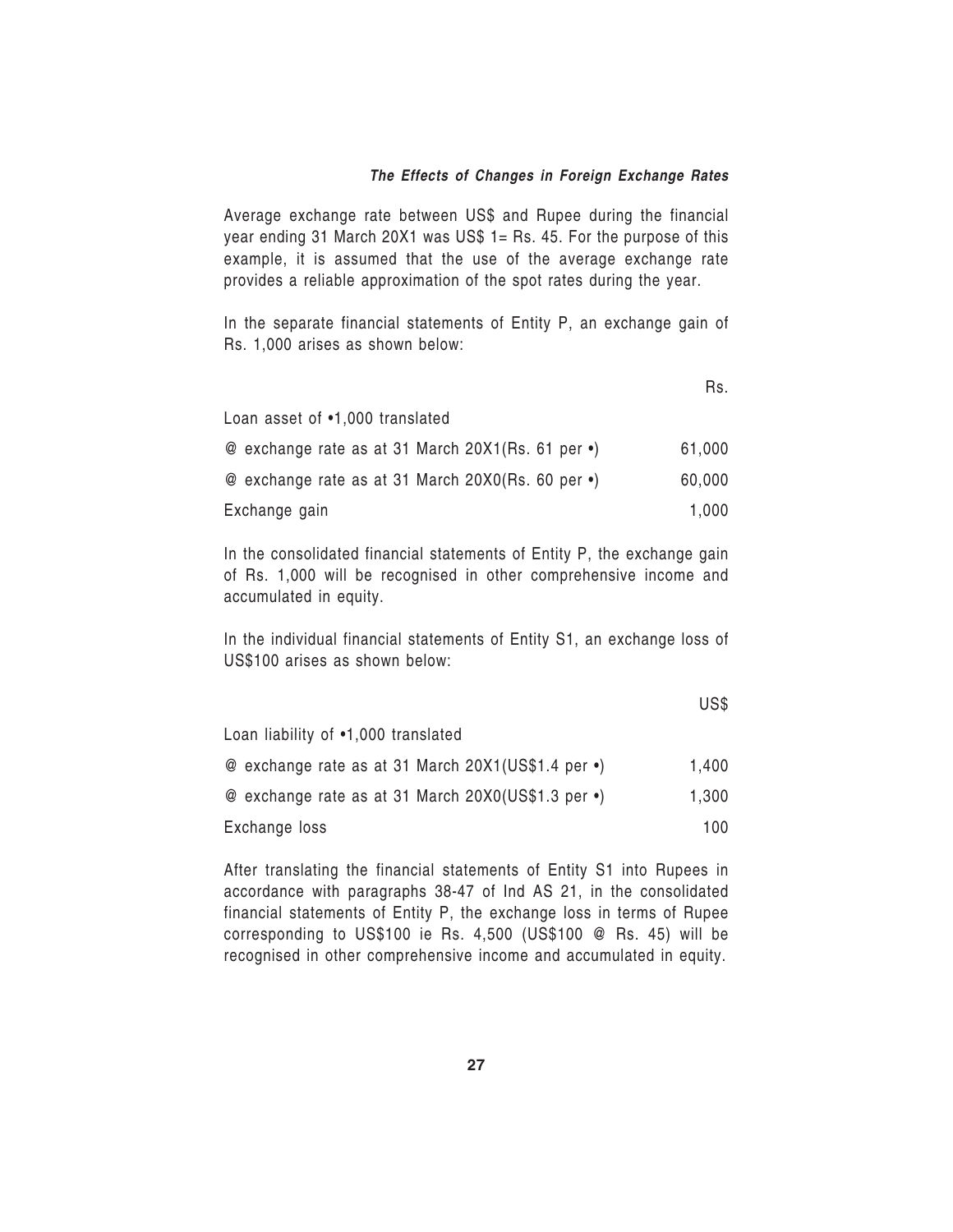## **Example illustrating paragraph 37**

Right from inception, Entity A's functional currency has been Rupee. It has one foreign operation with Euro as its functional currency. As a result of change in circumstances affecting the operations of the entity, the management determines that with effect from 1 January 20X1, the entity's functional currency will be US\$. The exchange rate on that date is US\$ 1=Rs. 50. On that date, the carrying amount of inventories carried at cost in terms of previous functional currency is Rs. 100,000. The entity has previously recognised in other comprehensive income exchange differences arising on translation of its foreign operation and accumulated in equity as Foreign Currency Translation Reserve ('FCTR'). The accumulated FCTR as at 1 January 20X1 in terms of the previous functional currency is Rs. 50,000. There is no change in the functional currency of the foreign operation. The entity follows calendar year as accounting year.

Entity A shall apply the translation procedures applicable to the new functional currency ie US\$ prospectively from the date of change in functional currency. Accordingly, all items in its balance sheet as at 1 January 20X1 are translated into US\$ at the exchange rate of US\$  $1 = Rs. 50.$ 

The carrying amount of the inventories as at 1 January 20X1 in terms of the new functional currency will be US\$2,000 (Rs. 100,000 translated @ Rs. 50 per US\$). US\$2,000 will be the historical cost of the inventories. This will be so even if the inventories were acquired prior to 1 January 20X1.

The accumulated FCTR as at 1 January 20X1 in terms of the new functional currency will be US\$1,000 (Rs. 50,000 translated @ Rs. 50 per US\$). This amount is not reclassified from equity to profit or loss until the disposal of the foreign operation.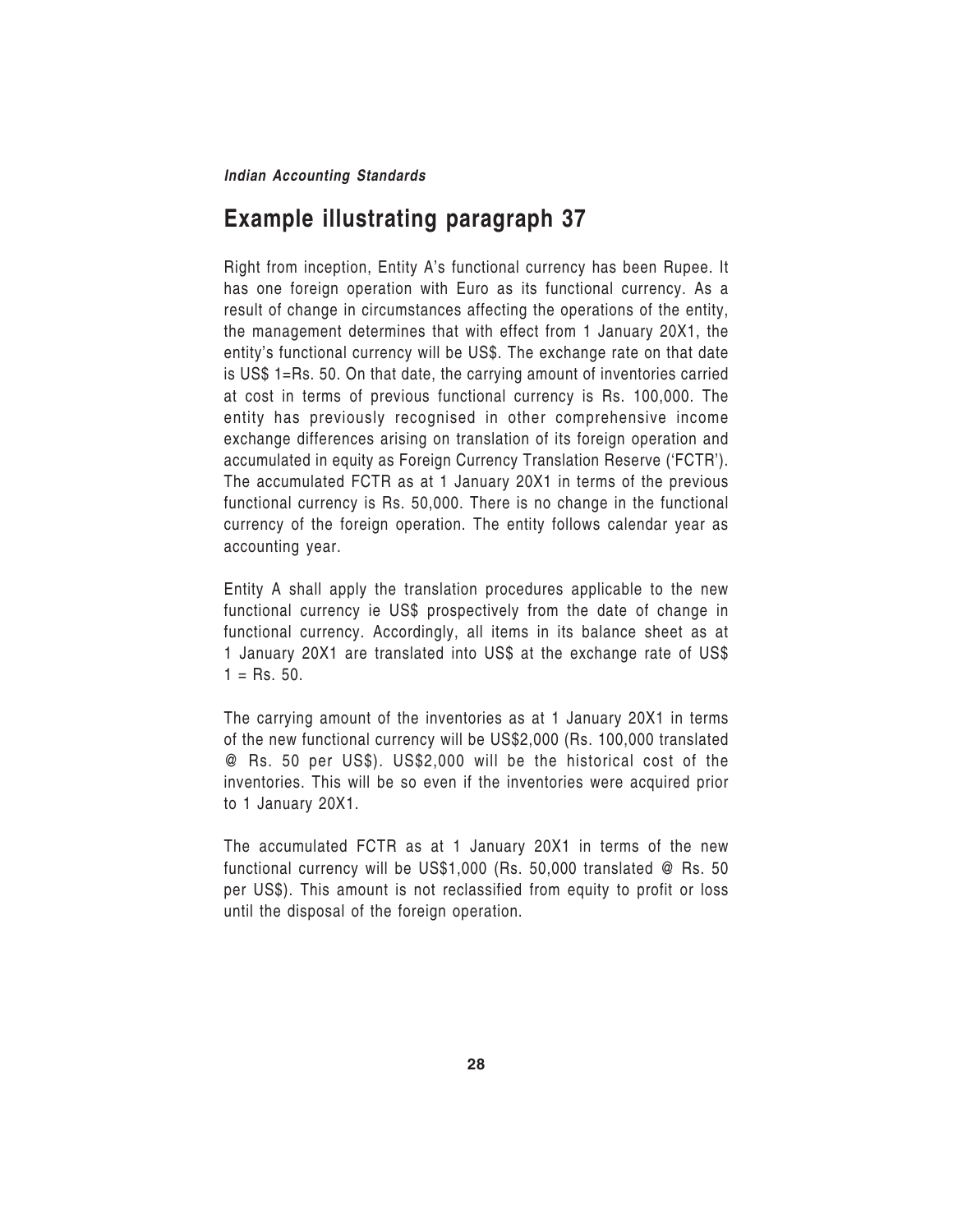## **Appendix 1**

Note: This Appendix is not a part of the Indian Accounting Standard. The purpose of this Appendix is only to bring out the differences between Indian Accounting Standard (Ind AS) 21 and the corresponding International Accounting Standard (IAS) 21, The Effects of Changes in Foreign Exchange Rates.

## **Comparison with IAS 21, The Effects of Changes in Foreign Exchange Rates**

1 The transitional provisions given in IAS 21 have not been given in the Ind AS 21, since all transitional provisions related to Indian ASs, wherever considered appropriate, have been included in Ind AS 101, First-time Adoption of Indian Accounting Standards corresponding to IFRS 1, First-time Adoption of International Financial Reporting Standards.

2 Ind AS 21 permits an option to recognise exchange differences arising on translation of certain long-term monetary items from foreign currency to functional currency directly in equity. In this situation, Ind AS 21 requires the accumulated exchange differences to be transferred to profit or loss in an appropriate manner. IAS 21 does not permit such a treatment. Consequentially a new paragraph 29A has been added in Ind AS 21 as compared to IAS 21.

3 Consequent to the optional treatment prescribed for some exchange differences (as mentioned in 2 above), an additional disclosure has been added in paragraph 52 of Ind AS 21.

4 Appendix containing examples illustrating application of paragraphs 14, 25, 33 and 37 have been added in Ind AS 21.

5 When there is a change in functional currency of either the reporting currency or a significant foreign operation, IAS 21 requires disclosure of that fact and the reason for the change in functional